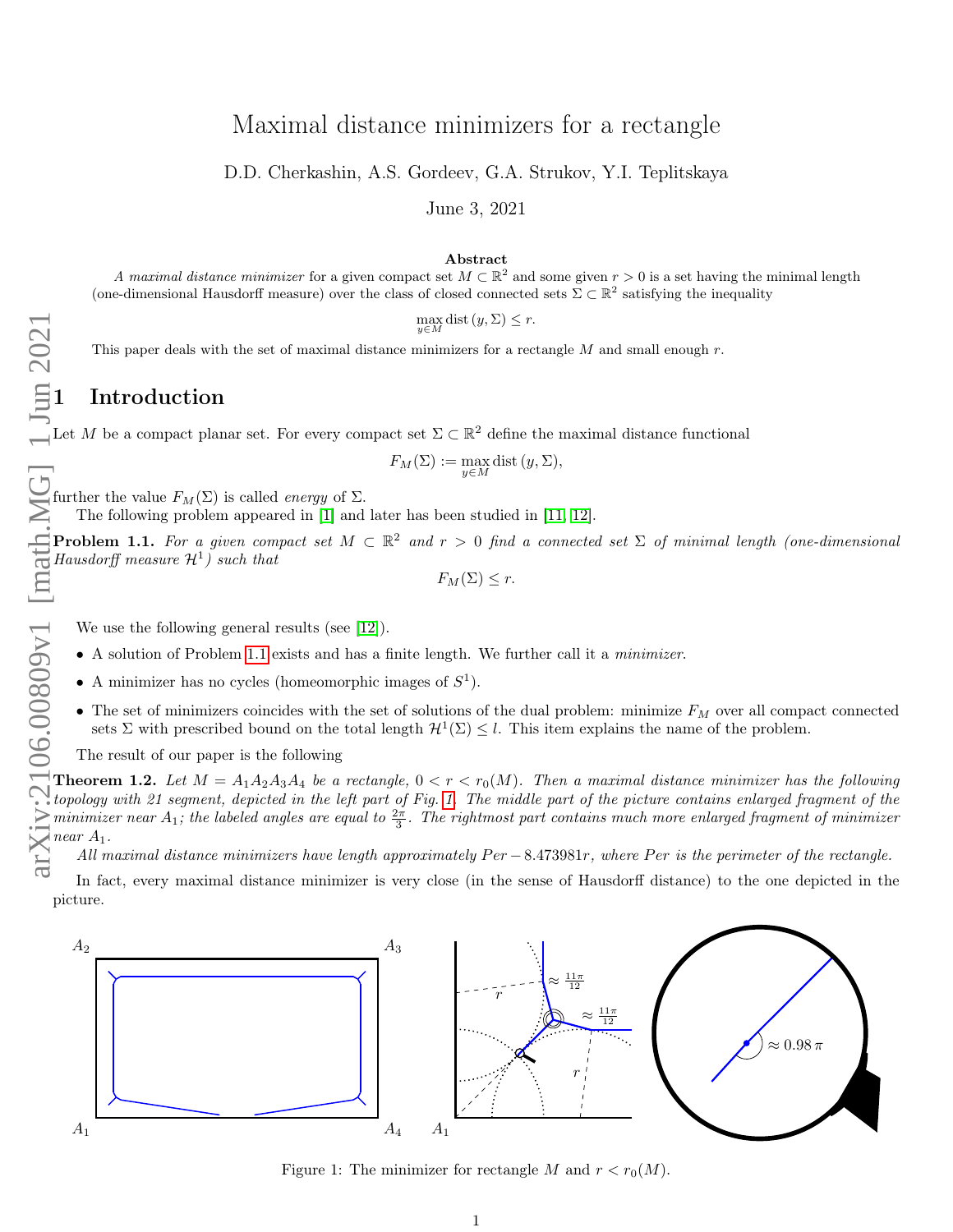Structure of the paper. Subsections [1.1–](#page-1-0)[1.3](#page-2-0) contain notation and very basic facts on Problem [1.1](#page-0-0) and Steiner problem. The rest of the paper is devoted to the proof of Theorem [1.2.](#page-0-2)

**Outline of the proof.** In Section [2](#page-2-1) we adapt several lemmas from [\[2\]](#page-23-1) to M being a polygon. It turns out that  $\Sigma$  lies in the  $const \cdot r$ -neighborhood of M (see Corollary [2.6\)](#page-5-0).

Section [3](#page-5-1) outlines auxiliary results from [\[3\]](#page-24-2) concerning differentiation in the picture. We derive the conditions on optimality of  $\Sigma$  under motion of proper points  $y(x)$  for energetic x.

Section [4](#page-6-0) shows that the main difficulties appear in a neighborhood of the angles of M. Lemma [4.3](#page-7-0) shows that the intersection of  $\Sigma$  with the const · r-neighborhood of  $A_i$  is connected. Then we enclose  $\Sigma$  by adding a segment of length at most 2r. The resulting set  $\Sigma'$  has a large cycle C. Subsection [4.2](#page-10-0) shows that C has prescribed combinatorial structure.

At this point we know that C covers all M except const  $r$ -neighborhoods of angles. In Section [5](#page-12-0) we describe the computer search we use to find an optimal way to cover those neighborhoods. It is enough to consider a union of  $\mathcal C$  with a Steiner tree on at most 4 special points. Subsection [5.1](#page-15-0) deals with error terms. As a result of the search we conclude that every minimizer lies in a small box in configurational space around a certain point  $p_0$ .

In Section [6](#page-17-0) we consider all Steiner topologies on at most 4 points one by one. It turns out that all the topologies except the answer provide longer configurations than  $p_0$ ; the answer provides a shorter one.

Finally, in Section [7](#page-23-2) we discuss the uniqueness of a solution for a rectangle and refer to some related open questions.

#### <span id="page-1-0"></span>1.1 Energetic points

Let  $B_{\rho}(x)$  be the open ball of radius  $\rho$  centered at a point x, and let  $B_{\rho}(T)$  be the open  $\rho$ -neighborhood of a set T i.e.

$$
B_{\rho}(T) := \bigcup_{x \in T} B_{\rho}(x).
$$

Note that the condition  $F_M(\Sigma) \leq r$  in Problem [1.1](#page-0-0) is equivalent to  $M \subset \overline{B_r(\Sigma)}$ .

The following definition plays central role in the study of minimizers, in particular in the proof of Theorem [1.2.](#page-0-2)

**Definition 1.3.** Let  $\Sigma$  be a minimizer for M and r. A point  $x \in \Sigma$  is called energetic, if for all  $\rho > 0$  one has

$$
F_M(\Sigma \setminus B_{\rho}(x)) > r.
$$

The following properties of energetic points have been proved in [\[11\]](#page-24-0) and [\[12\]](#page-24-1).

- (a) For every energetic point x there is a point  $y \in M$ , such that dist  $(x, y) = r$  and  $B_r(y) \cap \Sigma = \emptyset$ . We say that point y is a corresponding point to x and denote it  $y(x)$ . Note that such y may be not unique.
- (b) For every non-energetic point x there is an  $\varepsilon > 0$ , such that  $\Sigma \cap B_{\varepsilon}(x)$  is either a line segment or a *regular tripod*, i.e. the union of three line segments with an endpoint in x and relative angles of  $2\pi/3$ . If a point x is a center of a regular tripod, then it is called a *Steiner point* (or a *branching point*) of  $\Sigma$ .

**Theorem 1.4** (Teplitskaya, [\[14,](#page-24-3) [15\]](#page-24-4)). Let  $\Sigma$  be a maximal distance minimizer for a compact set  $M \subset \mathbb{R}^2$ ,  $r > 0$ . We say that the ray (ax) is a tangent ray of the set  $\Sigma$  at the point  $x \in \Sigma$  if there exists a non stabilized sequence of points  $x_k \in \Sigma$  such that  $x_k \to x$  and  $\angle x_k x_k \to 0$ . Then

- (i)  $\Sigma$  is a union of a finite number of injective images of the segment [0, 1];
- (ii) the angle between each pair of tangent rays at every point of  $\Sigma$  is greater or equal to  $2\pi/3$ ;
- (iii) the number of tangent rays at every point of  $\Sigma$  is not greater than 3. If it is equal to 3, then there exists such a neighbourhood of x that the arcs in it coincide with line segments and the pairwise angles between them are equal to  $2\pi/3$ .

#### 1.2 Notation

For a given set  $X \subset \mathbb{R}^2$  we denote by  $\overline{X}$  its closure, by Int  $(X)$  its interior and by  $\partial X$  its topological boundary.

For given points  $B, C \in \mathbb{R}^2$  we use the notation  $[BC]$ ,  $[BC]$  and  $(BC)$  for the corresponding closed line segment, ray and line respectively. We denote by  $|BC|$  and  $|BC|$  the corresponding semiopen and open segments, and by  $|BC|$  the length of these segments.

For rays  $[BC]$ ,  $[CD]$  let  $\angle([BC), [CD])$  stand for the directed angle from  $[BC]$  to  $[CD)$  with respect to the clockwise orientation. By definition  $\angle ([BC), [CD]) \in [0, 2\pi)$ .

For a polygonal chain  $B_1, \ldots, B_n$  define its *turning* as follows

turn 
$$
B_1, ..., B_n := \sum_{i=1}^{n-2} \angle ([B_i B_{i+1}), [B_{i+1}, B_{i+2})).
$$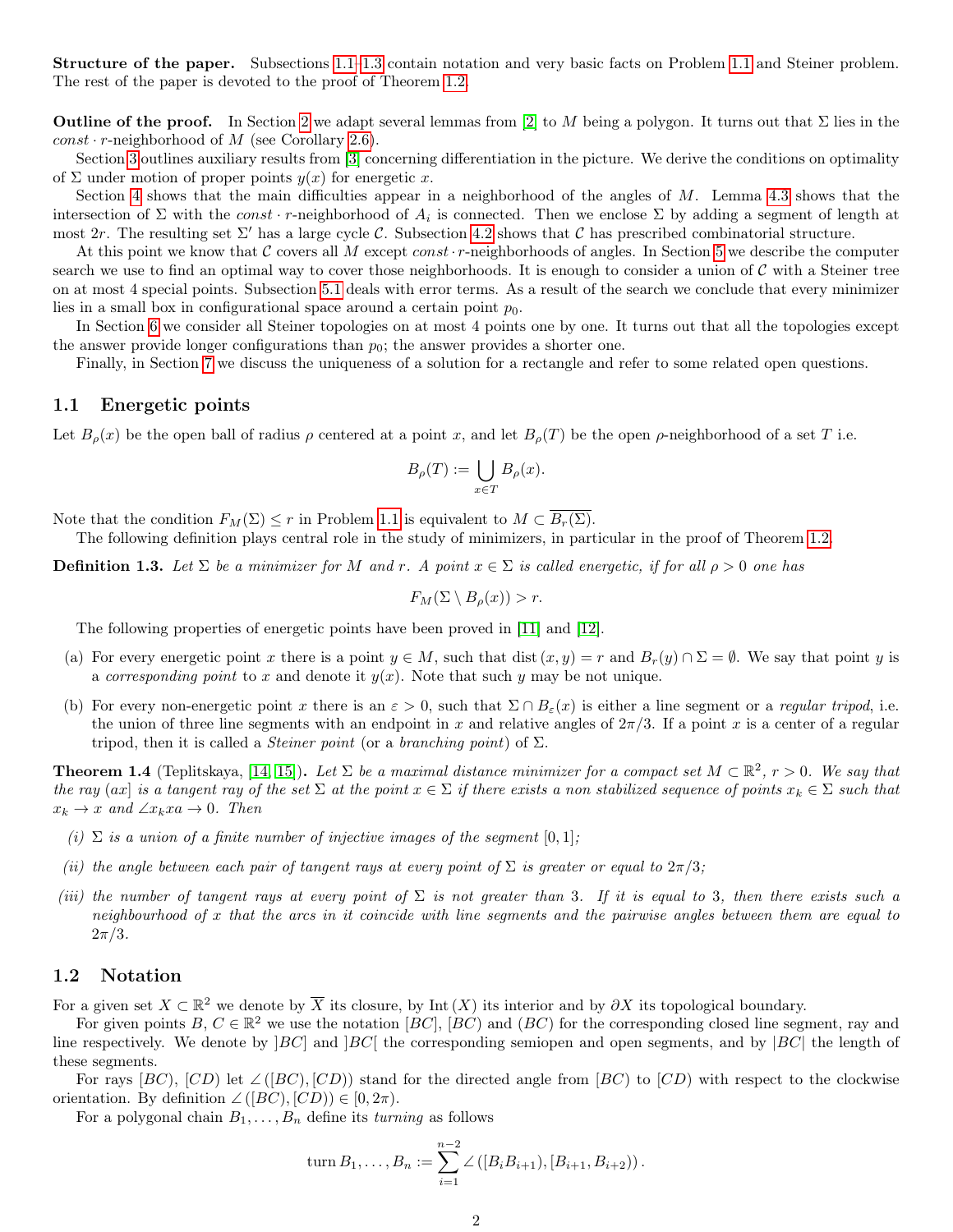Note that for a closed (i.e.  $B_1 = B_n$ ) and non-self-intersecting chain its turning is equal to  $\pm 2\pi$ . For a  $\sigma \subset \Sigma$  define the part of M, which is covered by  $\sigma$ :

$$
\gamma(\sigma) := M \cap \overline{B_r(\sigma)}.
$$

If  $y \in M$   $(Y \subset M)$  is contained in  $\gamma(\sigma)$  (is a subset of  $\gamma(\sigma)$ ) we say that  $\sigma$  covers y  $(Y)$ . We use denotation  $o_x(1)$  for a quantity, which tends to zero with x. Note that  $o(x) = x o_x(1)$ .

#### <span id="page-2-0"></span>1.3 Steiner problem

The Steiner problem has several different but more or less equivalent formulations; we need the following one. Let S be a finite planar set of points, the problem is to find a connected set St of minimal length such that  $S \subset St$ . Vertices from S are called terminals. It is well-known that a solution exists, and may be not unique.

It is also known that  $St$  consists of line segments and the angle between two segments adjacent to the same vertex is greater or equal than  $2\pi/3$ . Let us call a *Steiner* (or *branching*) point such a point of  $\Sigma$  that does not belong to S and which is not an interior point of a segment of  $\Sigma$ . It turns out that a Steiner point x is adjacent to exactly 3 line segments. Hence the angle between any pair of segments adjacent to x is equal to  $2\pi/3$ .

In particular we need to consider this problem for  $S = \{x_1, x_2, x_3\}$ . It is well-known that for such S the Steiner problem has a unique solution. If  $x_1, x_2, x_3$  form a triangle with all angles smaller than  $2\pi/3$ , then

$$
\mathcal{S}t(x_1, x_2, x_3) = [x_1T] \cup [x_2T] \cup [x_3T],
$$

where T is the point satisfies  $\angle x_1Tx_2 = \angle x_1Tx_3 = \angle x_2Tx_3 = 2\pi/3$  (T is usually called Fermat point or Torricelli point). Consider outward equilateral triangle  $x_1x_2X$  (i.e. X and  $x_3$  lie on different sides of  $(x_1x_2)$ ). It is known that X, T and  $x_3$ belong to the same line.

In the other case there is an angle of size at least  $2\pi/3$ , say,  $\angle x_1x_2x_3$ . The only solution is

$$
\mathcal{S}t(x_1, x_2, x_3) = [x_1x_2] \cup [x_2x_3].
$$

For a more detailed survey see book [\[8\]](#page-24-5) and paper [\[5\]](#page-24-6). Further we use Melzak algorithm [\[10\]](#page-24-7) to find Steiner trees on at most four terminals.

## <span id="page-2-1"></span>2 Adapting of the horseshoe method

**Definition 2.1.** Let M be a closed convex curve. By N we denote conv M. By  $M_r$  we denote  $N \cap \partial B_r(M)$ . Finally,  $N_r$  is conv  $M_r$  (see Fig. [2\)](#page-2-2).



<span id="page-2-2"></span>Figure 2: Definitions of  $N, M_r, N$ , and  $N_r$ 

Finding the set of solutions for a given  $M$  is a rather difficult problem. The only known nontrivial result is the following.

<span id="page-2-3"></span>**Theorem 2.2** (Cherkashin – Teplitskaya, 2018 [\[2\]](#page-23-1)). Suppose that  $r > 0$ , and M is a convex closed curve with the radius of curvature at least 5r. Let  $\Sigma$  be an arbitrary minimizer for M. Then  $\Sigma$  is the union of an arc of  $M_r$  and two tangent segments to  $M_r$  at the ends of the arc (i.e. it is a horseshoe, see Fig. [3\)](#page-3-0). In the case of M being a circumference with radius R, one can weaken the assumption to  $R > 4.98r$ .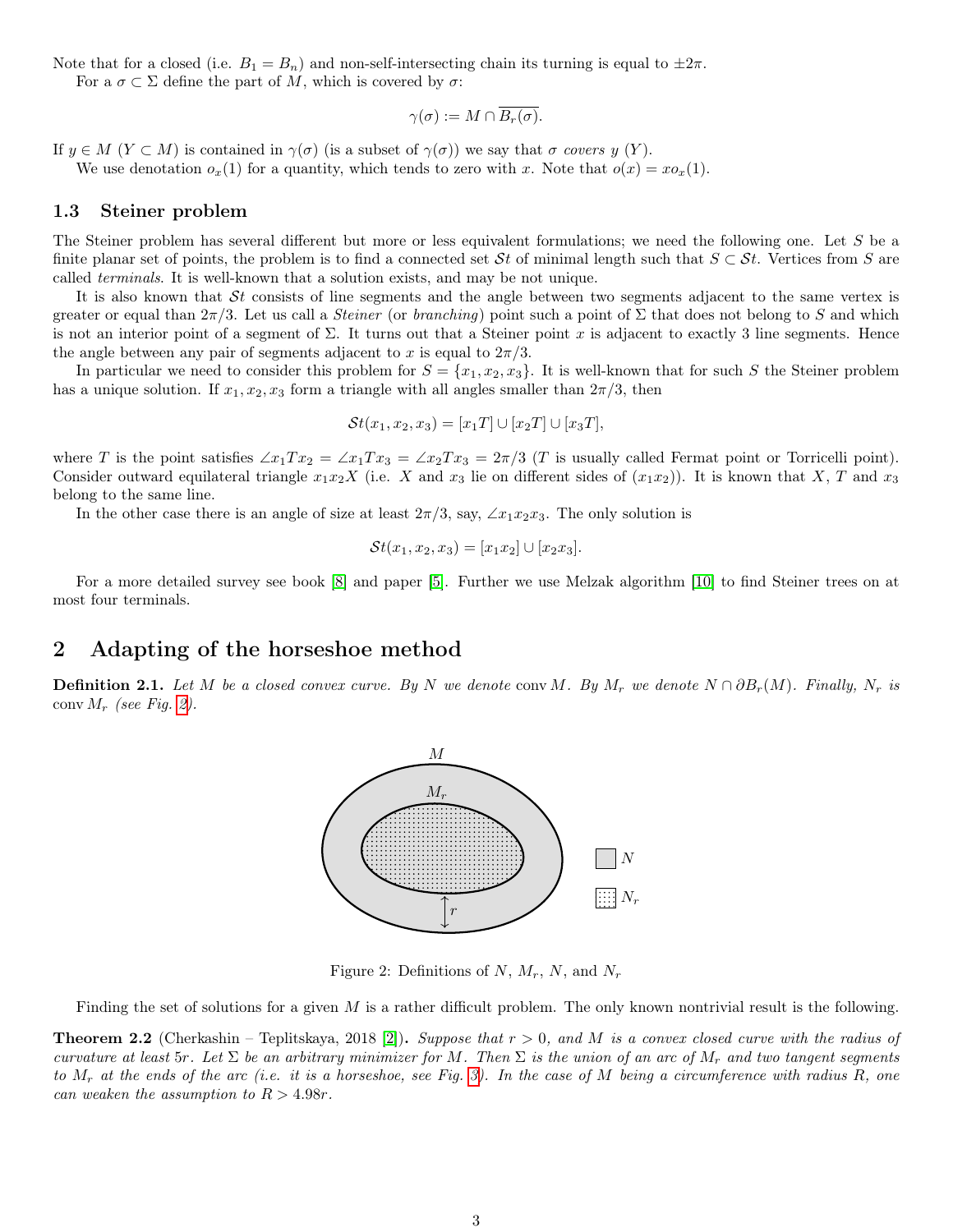

<span id="page-3-0"></span>Figure 3: The horseshoe

In this section we adapt several lemmas from [\[2\]](#page-23-1) to the case of rectangle.

Note that the finiteness of  $\mathcal{H}^1(\Sigma)$  implies that  $\Sigma$  is path-connected (see, for example, [\[4\]](#page-24-8)). By the absence of loops the path in  $\Sigma$  between every couple of points of  $\Sigma$  is unique.

**Lemma 2.3.** Let N be convex,  $\Sigma$  be an arbitrary minimizer for M. Then  $\Sigma$  is a subset of N.

*Proof.* Suppose the contrary, then one can project  $\Sigma \setminus N$  on N, and the length strictly decreases.

**Lemma 2.4.** (i) The closure of every connected component of  $\Sigma \cap$  Int  $(N_r)$  is a solution of the Steiner problem for some set of points belonging to  $M_r$ , and in particular consists only of line segments of positive length.

 $\Box$ 

(ii) The length of any line segment in  $\Sigma \cap N_r$  does not exceed  $2r$ .

*Proof.* Let S be the closure of an arbitrary connected component of  $\Sigma \cap$  Int  $(N_r)$ . Clearly all points of S are non-energetic. Since  $\Sigma$  consists of a finite number of curves,  $S \subset \Sigma$  contains only finite number of branching points (see [\[14,](#page-24-3) [15\]](#page-24-4)) and thus the set  $S \cap M_r$  is finite. No change in the set Int  $(\Sigma \cap N_r)$  influences the value of  $F_M(\Sigma)$ , so if we replace S with a Steiner tree connecting  $S \cap M_r$ , then the length of the resulting set should remain the same by the optimality of  $\Sigma$ , and thus S is itself a Steiner tree connecting  $S \cap M_r$  as claimed.

Assume the contrary to the statement of item (ii), i.e. there exists a segment  $[AB] \in \Sigma \cap N_r$  with a length greater than 2r. As  $\Sigma$  doesn't contain loops, the set  $\Sigma \backslash |AB|$  consists of exactly two connected components, let us call them  $\Sigma_1$  and  $\Sigma_2$ ; these connected components are closed. By the definition  $\gamma(\Sigma_1)$  and  $\gamma(\Sigma_2)$  are closed and, as set M is connected, the set  $\gamma(\Sigma_1) \cap \gamma(\Sigma_2)$  is not empty. Let us consider an arbitrary point  $A \in \gamma(\Sigma_1) \cap \gamma(\Sigma_2)$ . As the sets  $\Sigma_1$  and  $\Sigma_2$  are closed, there exists such points  $\sigma_1 \in \Sigma_1$  and  $\sigma_2 \in \Sigma_2$  that dist  $(A, \sigma_1)$ , dist  $(A, \sigma_2) \leq r$ . Then  $\Sigma_1 \cup \Sigma_2 \cup [A\sigma_1] \cup [A\sigma_2]$  has smaller length and not greater energy than  $\Sigma$ . So we get a contradiction.  $\Box$ 

It appears that  $\Sigma$  is located near the boundary of M.



<span id="page-3-1"></span>Figure 4: The region without branching points near the angle

**Lemma 2.5.** Let M be an n-gon with vertices  $A_i$  and angles  $\angle A_i \geq \pi/3$ ,  $i = 1 \dots n$ , and let  $r > 0$  be sufficiently small. Let us define the following sets (see Fig. [4\)](#page-3-1)

$$
K_r := \text{conv}\left(N_r \setminus \bigcup_{i=1}^n B_{r\sqrt{1 + p_M(i)^2}}(A_i)\right),
$$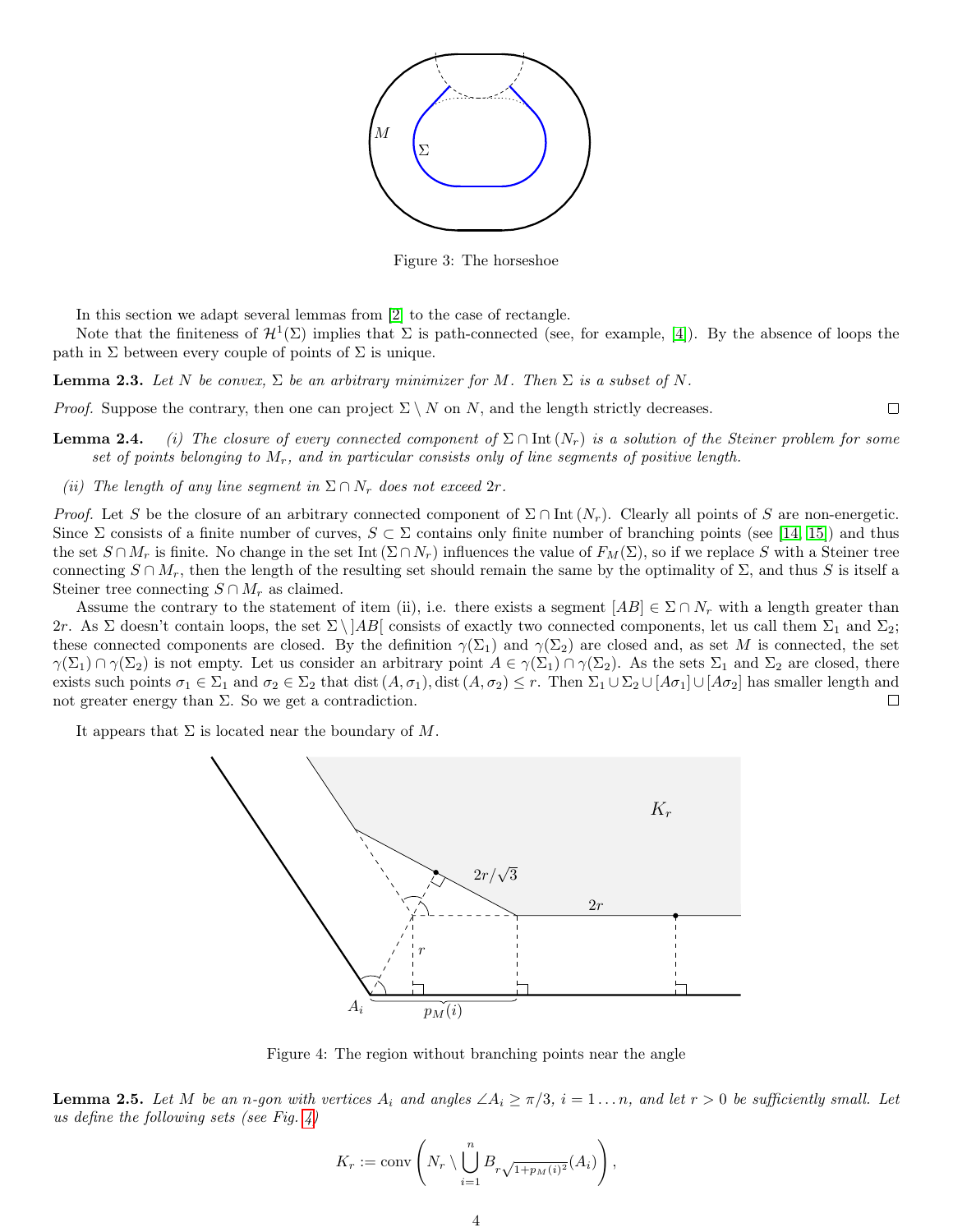where

$$
p_M(i):=\frac{2}{\sqrt{3}\sin\frac{\angle A_i}{2}}+\cot\frac{\angle A_i}{2}.
$$

In other words, the boundary  $\partial K_r$  is 2n-gon, such that its sides parallel to the sides of M at the distance r, and sides of length  $\frac{4r}{\sqrt{6}}$  $\frac{1}{3}$ , each of which is the base of an isosceles triangle with the apex at the nearest vertex of the polygon  $A_i$ , alternate. Then  $\Sigma$  has no branching points in the area Int  $K_r$ .

*Proof.* Since the length of a segment of  $\Sigma$  in Int  $N_r$  is not greater than  $2r$ , it is easy to see that for an arbitrary point  $a \in \Sigma$ the statement  $B_{4r}(a) \nsubseteq \text{Int } N_r$  holds. Otherwise let us consider such a point a. Recall that each point of  $\Sigma$  in Int  $N_r$  is a center of a segment or of a regular tripod, and all segments are not longer than 2r. Then there exists such a regular hexagon with sides of length  $2r$ , angles of  $2\pi/3$  and a vertex in a, that it has to contain an endpoint of  $\Sigma$ . However this is impossible since this hexagon is contained inside the ball  $B_{4r}(a)$  which lies in Int  $N_r$  and therefore does not contain energetic points of Σ.

We define set  $K_l \subset N$  as follows (see Fig. [5\)](#page-4-0):

- let  $\partial K_l$  be 2n-gon, in which the sides parallel to the sides M and the sides with length  $\frac{4r}{\sqrt{3}}$  $\frac{r}{3}$  having equal side angles alternate;
- the distance from a side M to the side of  $\partial K_l$ , parallel to it, is equal to l.



<span id="page-4-0"></span>Figure 5: Sets  $K_{l'}$  and  $K_{l''}$  for the rectangle with  $l' > l''$ 

Let  $l_0$  be the maximal number such that each side of  $\partial K_{l_0}$  is not shorter than  $\frac{4r}{\sqrt{3}}$  $\frac{r}{3}$ , and r is small enough to  $B_{4r}(K_{l_0}) \subset \text{Int } N_r$ holds. Assume  $l > 0$  doesn't exceed  $l_0$ . Note that then all sides of  $\partial K_l$  are not degenerate. It is easy to see that in view of the condition on the angles of the polygon  $M$ , all the angles of the polygon  $\partial K_l$  are at least  $2\pi/3$ .

Thus for any l, such that the intersection  $\Sigma \cap \partial K_l$  is nonempty, all sides of  $K_l$  have length at least  $\frac{4r}{\sqrt{3}}$  $rac{r}{3}$ .

Suppose the opposite to the assertion of the lemma: let  $\text{Int } K_r$  contain a branching point. Then consider a branching point on the innermost layer: let  $a \in \partial K_{l(a)}$  be such a branching point that  $l(a) > r$  is maximal. Let a lie on the interior of a side of  $\partial K_{l(a)}$ . Then one or two segments of  $\Sigma$  of length at most 2r go from a into Int  $K_{l(a)}$ . We are going to show that the end of at least one of them is contained in  $Int K_{l(a)}$ . Since the end of the segment can only be at the branching point, this would contradict the choice of  $l(a)$ . Indeed, if only one segment goes into Int  $K_{l(a)}$ , the statement is obvious. Let us examine in detail the case where two segments go out in  $Int K_{l(a)}$ .



<span id="page-4-1"></span>Figure 6: The case when two segments go out in Int  $K_{l(a)}$ 

Let none of these segments end in Int  $K_{l(a)}$ . Then both segments intersect the sides of  $K_{l(a)}$ ; it is clear that these sides are adjacent to the one, containing point a. Let us denote the ends of the side on which a lies as  $B_1$  and  $B_2$ , and the points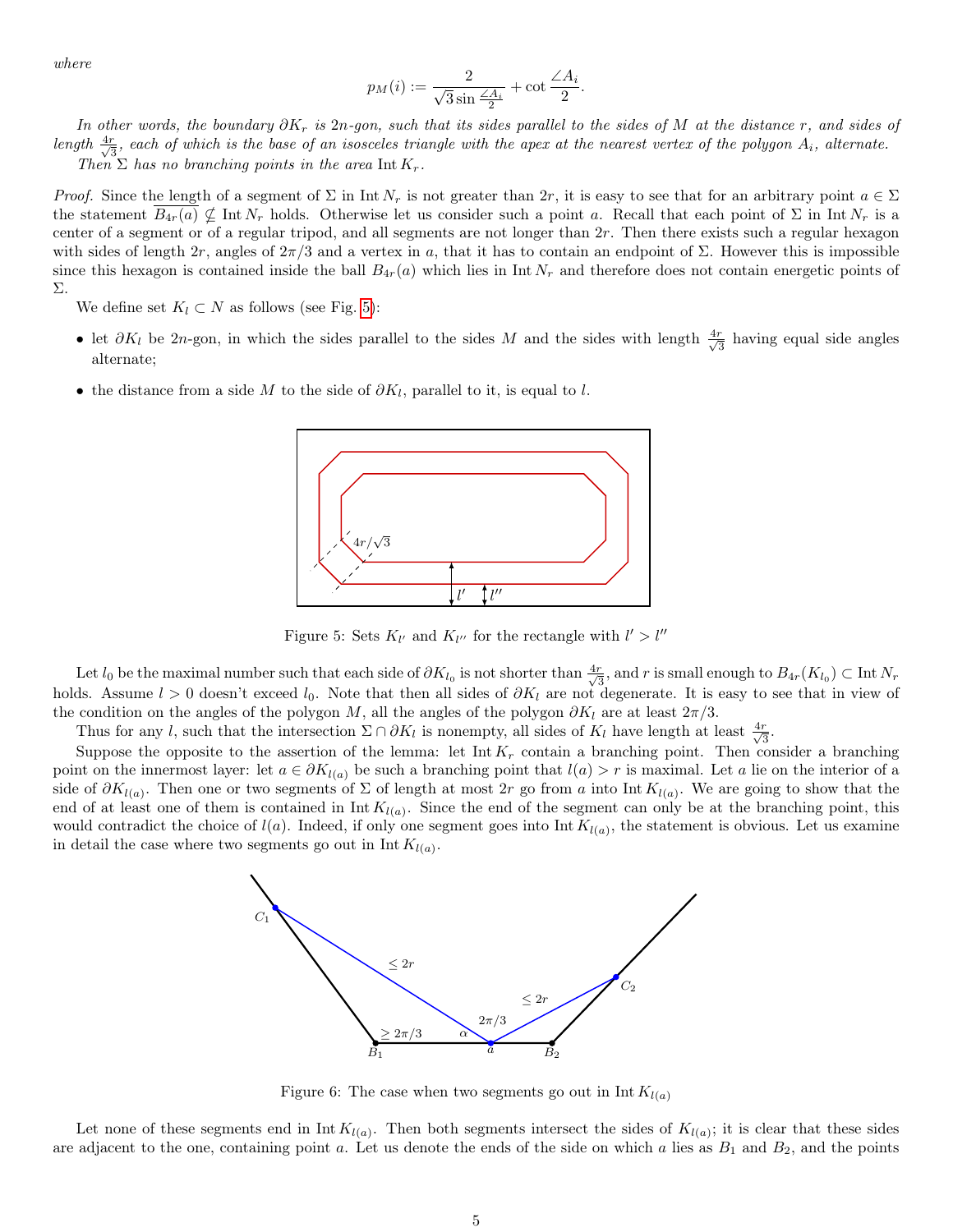of intersection of the tripod segments with the sides outgoing from  $B_1$  and  $B_2$ , as  $C_1$  and  $C_2$ , respectively (see Fig. [6\)](#page-4-1). Let  $\angle B_1 a C_1 = \alpha$ . Then

$$
\angle aC_1B_1 \le \pi/3 - \alpha, \qquad \angle B_2aC_2 = \pi/3 - \alpha, \qquad \angle aC_2B_2 \le \alpha.
$$

Moreover,  $|aC_1|, |aC_2| \leq 2r$ . Hence, by the law of sines

$$
|aB_1| + |aB_2| = \frac{\sin \angle aC_1B_1 \cdot |aC_1|}{\sin aB_1C_1} + \frac{\sin \angle aC_2B_2 \cdot |aC_2|}{\sin aB_2C_2} \le \frac{\sin(\pi/3 - \alpha) \cdot 2r}{\sin 2\pi/3} + \frac{\sin \alpha \cdot 2r}{\sin 2\pi/3} = \frac{4r}{\sqrt{3}}(\sin(\pi/3 - \alpha) + \sin \alpha).
$$

Furthermore, the sine in the interval from 0 to  $\pi$  is concave, therefore

$$
\frac{\sin(\pi/3 - \alpha)}{2} + \frac{\sin \alpha}{2} < \sin\left(\frac{\pi/3 - \alpha + \alpha}{2}\right) = \sin\frac{\pi}{6} = \frac{1}{2}.\tag{1}
$$

Thus the length of the side of  $K_l$ , containing a point a, is equal to  $|aB_1| + |aB_2| < 4r/\sqrt{3}$ . This contradicts the condition on the length of the minimal side of  $K_l$ .

Now, let point a coincide with a vertex of  $K_{l(a)}$ , then there exists a segment of  $\Sigma$  with one end at a and another end in Int  $K_{l(a)}$  or at the interior of a side  $\partial K_{l(a)}$ . The first case contradicts the definition of  $l(a)$ , and the second has already been considered. Thus the initial assumption about the presence of branching points in Int  $K_r$  was wrong.  $\Box$ 

Recall that  $p_M(i) = \frac{2}{\sqrt{3}\sin \frac{\angle A_i}{2}} + \cot \frac{\angle A_i}{2}$ . Let

$$
P_r := \text{Int}\left(\text{conv}\left(N_r \setminus \bigcup_{i=1}^n B_{\sqrt{1 + (p_M(i) + 2)^2}r}(A_i)\right)\right).
$$

Clearly,  $P_r \subset K_r \subset N_r$ .

<span id="page-5-0"></span>Corollary 2.6. The statement  $\Sigma \cap P_r = \emptyset$  holds.

*Proof.* The set  $\Sigma$  has no terminal points or points of order 2 in the set Int  $N_r \supset$  Int  $K_r$ , all segments of  $\Sigma \cap$  Int  $N_r$  are not longer than  $2r$ , and  $\Sigma$  has no branching points in the area Int  $K_r$ . Then the ends of any segment s intersecting area Int  $K_r$ lie on  $\partial K_r$  not farther than 2r from vertices of  $K_r$ , and hence are at a distance not greater than  $(p_M(i) + 2)r$  from vertices of  $M_r$ . Then all points of s are located at a distance at most  $\sqrt{1 + (p_M(i) + 2)^2}r$  from the vertices of M.  $\Box$ 

## <span id="page-5-1"></span>3 Derivation in the picture

The following lemma is essentially proved in [\[2\]](#page-23-1); we prove it for sake of completeness.

- **Lemma 3.1.** (i) Let Q be an energetic point of degree 1 (i.e. Q is the end of the segment  $[QX] \subset \Sigma$ ) with unique  $y(Q)$ . Then  $Q$ ,  $X$  and  $y(Q)$  lie on the same line.
	- (ii) Let W be an energetic point of degree 2 (i.e. W is the end of the segments  $[WZ_1]$  and  $[WZ_2] \subset \Sigma$ ) with unique  $y(W)$ . Then  $\angle Z_1 W y(W) = \angle y(W) W Z_2$ .

*Proof.* Suppose the contrary to (i), then  $Y := \partial B_r(y(Q)) \cap [y(Q)X]$  differs from Q. Replace  $[QX]$  with  $[YX]$  in  $\Sigma$ . Clearly M is still covered; by the triangle inequality  $r + |YX| = |y(Q)X| < |y(Q)Q| + |QX| = r + |QX|$ , so the length of  $\Sigma$  decreases with the replacement. Contradiction.

Suppose the contrary to (ii) i.e. that  $\angle Z_1W y(W) \neq \angle y(W)W Z_2$ . Let l be the tangent line to  $B_r(y(W))$  at the point W. Then

$$
\mathcal{H}^1(\Sigma \cap B_{\varepsilon}(W)) - \mathcal{H}^1([Z_1'Y] \cup [YZ_2']) = O(\varepsilon),
$$

where  $Z'_1$  and  $Z'_2$  are intersections of segments  $Z_1Y$  and  $Z_2Y$  with  $\partial B_{\varepsilon}(W)$ , and Y is such a point in l that  $\angle Z'_1Yy(W)$  =  $\angle y(W)YZ'_2$  (see Fig. [7\)](#page-6-1). On the other hand, dist  $(Y, \partial B_r(y(W))) = O(\varepsilon^2)$ ; let  $V \in \partial B_r(y(W_1))$  be such a point that  $\text{dist}(Y, \partial B_r(y(W))) = \text{dist}(Y, V)$ . Then the set  $(\Sigma \setminus B_\varepsilon(W)) \cup [Z_1Y] \cup [Z_2Y] \cup [YV]$  is connected, covers M and has strictly lower length than  $\Sigma$ , giving a desired contradiction.  $\Box$ 

In this section we use results from  $[3]$ . The facts stated below hold for a convex smooth curve M with radius of curvature more than r. They are also applicable for a partially smooth  $M$  when  $y_1$  is a smooth point.

Consider a point  $y_1 \in M$  such that  $B_r(y_1) \cap \Sigma = \emptyset$ . Suppose there exists an energetic point  $x \in \partial B_r(y_1) \setminus M_r$ . Denote the order of x as  $d \in \{1,2\}$ , and the number of corresponding points  $y(x)$  as  $k \in \{1,2\}$  (denote the second such point as  $y_2$ , if it exists).

Fix a small enough l so that  $B_l(x) \cap \Sigma$  is a union of d segments of the form  $[z_ix]$ ,  $z_i \in \partial B_l(x)$ ,  $1 \leq i \leq d$ . Let  $\varepsilon > 0$  be sufficiently small and denote by  $y_1^{\varepsilon}$  the point obtained by moving  $y_1$  along M a distance  $\varepsilon$  in such direction that  $x \notin B_r(y_1^{\varepsilon})$ .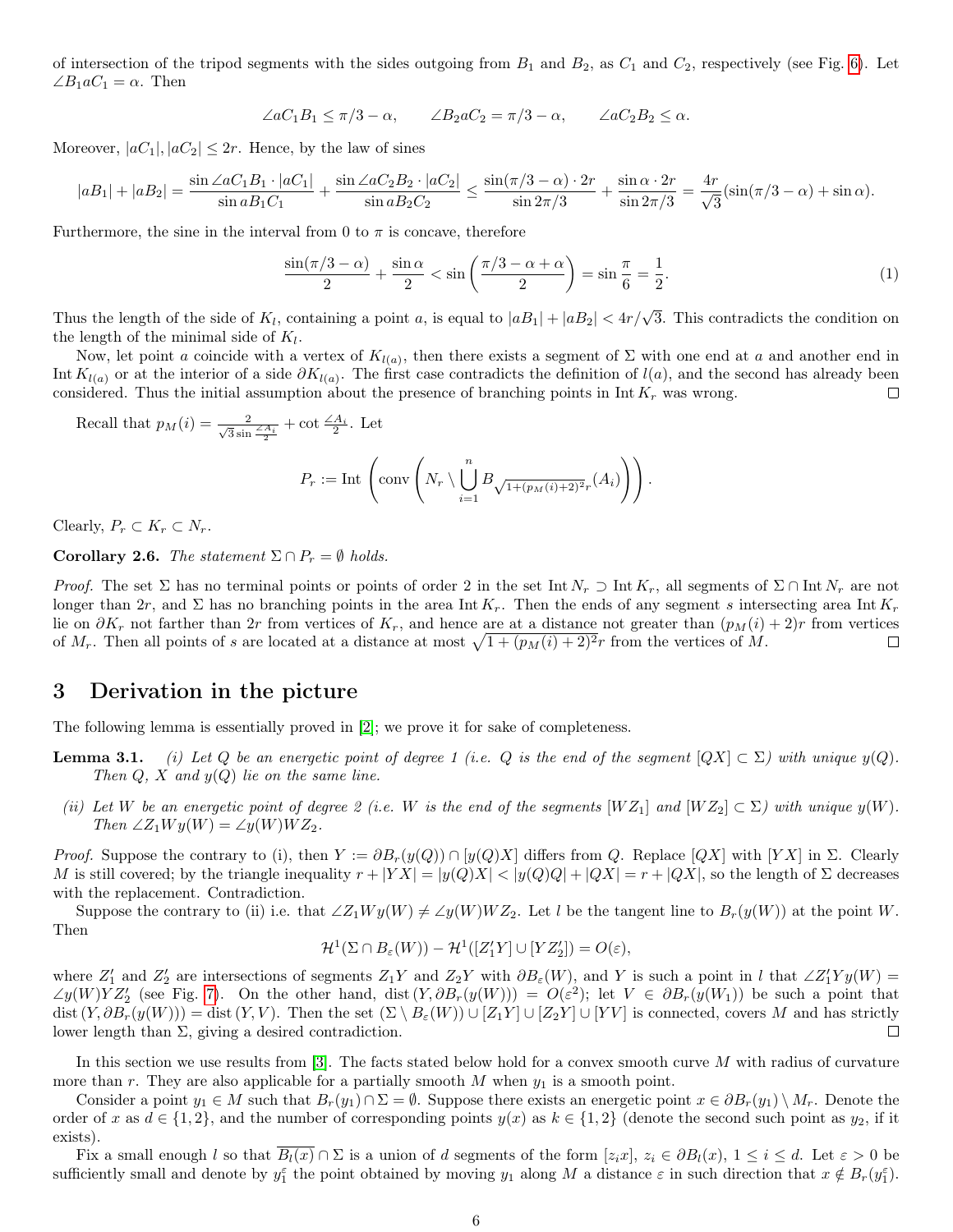

<span id="page-6-1"></span>Figure 7: Picture near the point  $W$  in Lemma [3.1,](#page-0-3) case (ii).

Similarly, for a sufficiently small  $\varepsilon < 0$  denote by  $y_1^{\varepsilon}$  the point obtained by moving  $y_1$  along M a distance  $-\varepsilon$  in the other direction. In the case  $k = 2$  denote  $y_2^{\varepsilon} = y_2$ .

Let

$$
\Gamma(\varepsilon) = \min_{x'} \sum_{i=1}^{d} |z_i x'|,
$$

there the minimum is over all points x' which satisfy  $|y_j^{\varepsilon}x'| = r$  for  $1 \le j \le k$ . Denote by  $x_{\varepsilon}$  the point achieving the value of  $\Gamma(\varepsilon)$ .

Note that  $x_0 = x$  because  $\Sigma$  is a minimizer. By the derivative of length of  $\Sigma$  in a neighborhood of x when moving  $y_1(x)$ along M we mean the derivative of  $\Gamma(\varepsilon)$  in zero  $\Gamma'(0)$ .

**Proposition 3.2.** Let M be a convex smooth curve with radius of curvature more than r;  $\Sigma$  be an arbitrary minimizer for M, r. Let  $x \in \Sigma$  be an energetic point,  $y(x) \in M$  be an arbitrary corresponding point. Then the derivative of length of  $\Sigma$  in a neighborhood of x when moving y along M is nonnegative.

<span id="page-6-2"></span>**Proposition 3.3.** Let  $y \in M$  be a point such that  $B_r(y) \cap \Sigma = \emptyset$  and  $\partial B_r(y)$  contains energetic points  $x_1$  and  $x_2$ . Define  $Y = \partial B_r(y) \cap M_r$ . Then

- (i) points  $x_1$  and  $x_2$  lie on opposite sides of the line  $(yY)$ ;
- (ii) derivatives of length of  $\Sigma$  in neighborhoods of  $x_1$  and  $x_2$  when moving y along M are equal.

Also in [\[3\]](#page-24-2) the derivative of length of  $\Sigma$  in a neighborhood of x when moving y along M is calculated. The derivative depends on the behavior of  $\Sigma$  in the neighborhood of x. In the present paper we need the following cases.

1. x has order 1, and there is unique corresponding  $y(x)$ . Then the derivative is equal to

 $\cos \alpha$ ,

where  $\alpha = \angle([xy(x)), l), l$  is a tangent ray to M at point  $y(x)$ , in the direction of increasing  $\gamma(x)$ .

2. x has order 2, and the unique corresponding  $y(x)$ . Since x has order 2,  $B_{\varepsilon}(x) \cap \Sigma = [xz_1] \cup [xz_2]$  for small enough  $\varepsilon > 0$ . Then the derivative is equal to

$$
2\cos\alpha\cos\frac{2z_1xz_2}{2},
$$

where  $\alpha = \angle([xy(x)), l), l$  is a tangent ray to M at point  $y(x)$ , in the direction of increasing  $\gamma(x)$ .

## <span id="page-6-0"></span>4 The behavior of  $\Sigma$  near the angles of M

The major part of lemmas in this section require M to be a polygon  $A_1 \ldots A_n$  with angles at least  $\pi/3$ . Some lemmas use stronger restrictions on M.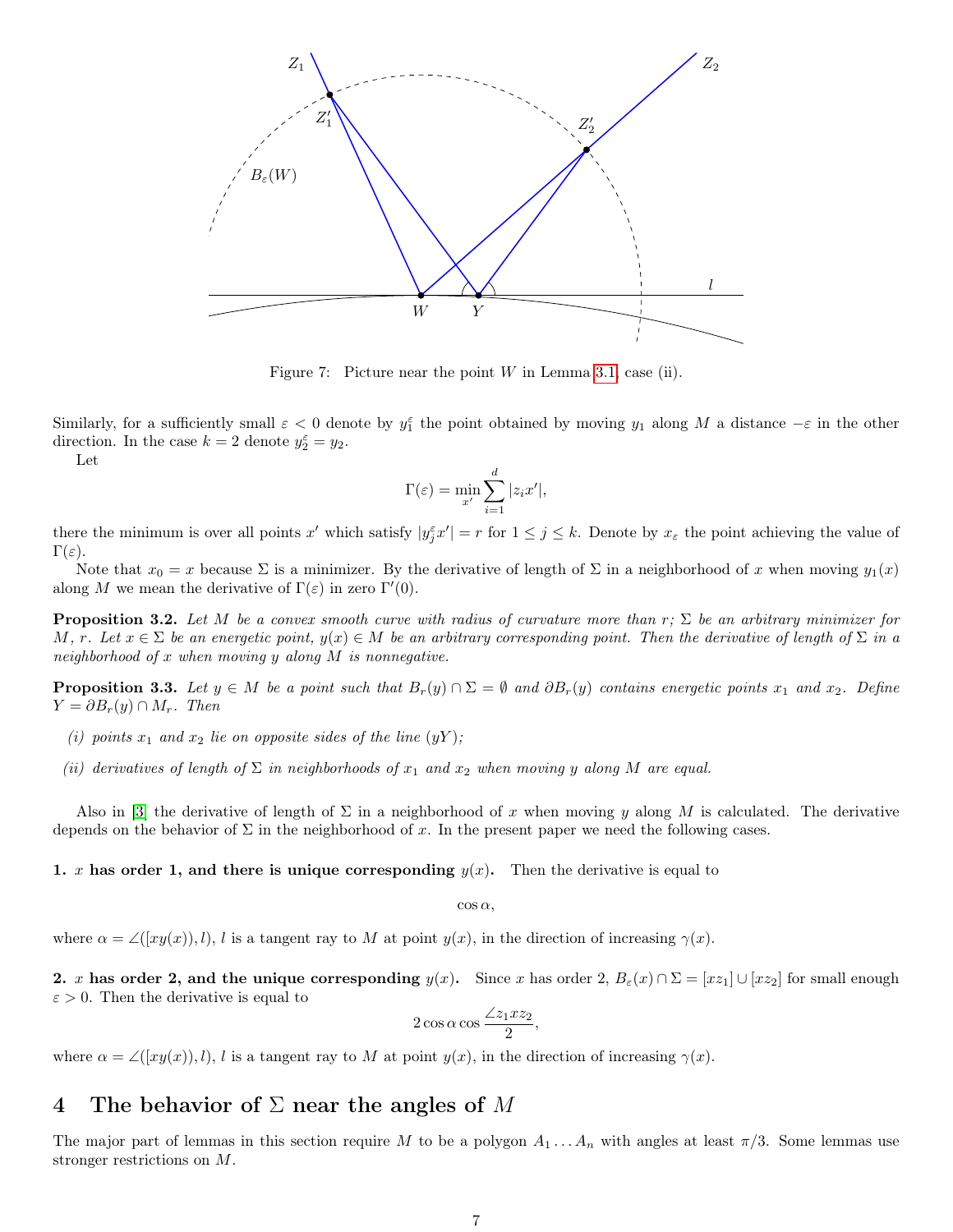

Figure 8: To Proposition [4.2](#page-7-1)

#### 4.1 Enclosing of a minimizer

Let  $C_i(t_i^-, t_i^+)$  be a quadrangle, which is bounded by perpendiculars to the sides of M, which are incident to  $A_i$  and at a distance of  $(p_M(i) + 2 + t_i^{\pm})r$  from  $A_i$  (where  $t_i^{\pm} \in [0,2]$  will be chosen during the proof for every  $A_i$  and for each sides incident to it). Let us define heptagon  $\alpha_i(t_i^-, t_i^+)$  as follows:

$$
\alpha_i(t_i^-, t_i^+) := \overline{C_i(t_i^-, t_i^+) \setminus P_r}, \quad i = 1 \dots n.
$$

Note that in light of Corollary [2.6](#page-5-0) it is true that  $\Sigma \cap \partial \alpha_i(t_i^-, t_i^+) \subset \partial C_i(t_i^-, t_i^+) \setminus P_r$ . We show that for some choice of parameters  $t_i^{\pm}$  this intersection consists of exactly two points.

**Lemma 4.1.** There exists such  $(t_1^{\pm}, t_2^{\pm}, \ldots, t_n^{\pm})$  that  $\Sigma$  intersects a boundary of each heptagon  $\alpha_i(t_i^-, t_i^+)$  exactly at two points.

*Proof.* Clearly, in view of connectivity of  $\Sigma$  and Corollary [2.6](#page-5-0) for arbitrary  $t^-, t^+$  there is at most one point  $x \in M \setminus$  $(\bigcup_{i=1}^n \alpha_i(t^-, t^+))$  such that  $B_r(x) \cap \Sigma = \emptyset$ . Then energetic terminal points of the set  $\Sigma \setminus \overline{B_r(\bigcup_{i=1}^n \alpha_i(t^-, t^+))}$  belong to the circumference  $\partial B_r(x)$  if such point x exists, and don't exist otherwise.

Then each connected component of  $\Sigma \setminus \bigcup_{i=1}^n \alpha_i(t_i^-, t_i^+)$  is a minimal network, contained in  $N \setminus N_r$  and connecting points from sets  $\partial B_r(x) \cap N$  and  $\overline{\partial \alpha_i(t_i^-, t_i^+)} \setminus (N_r \cup M)$  for some i. Moreover each connected component connects points from exactly two sets, and there are no two components connecting the same pair of sets.

It is easy to see that if there is i such that  $\sharp(\partial C_i(t_i^-, t) \setminus M \cap \Sigma) \geq 2$  for any  $t \in [0,2]$ , then in view of the co-area inequality, the length of  $\Sigma$  on the part of the rectangle  $N \setminus N_r$  between two perpendiculars drawn at the distance  $(p_M(i) + 2)r$ and  $(p_M(i) + 4)r$  from  $A_i$  is 4r. Then the replacement of the indicated subset of  $\Sigma$  with three sides of this rectangle (two perpendiculars to  $M$  and a side that is contained in  $M_r$ ) decreases the length and does not increase the energy, which contradicts the optimality of  $\Sigma$ . Analogously we can fix  $t_i^+$  and variate  $t_i^-$ . Thus, for each i there are such  $t_i^{\pm} \in [0,2]$  that each of perpendiculars drawn at the distance  $(p_M(i) + 2 + t_i^{\pm})r$  from vertex  $A_i$  intersects  $\Sigma$  at exactly one point. In what follows, such  $C_i(t_i^-, t_i^+)$  will be called  $C_i$ , and  $\alpha_i(t_i^-, t_j^+)$ , accordingly, will be called  $\alpha_i$ .  $\Box$ 

Thus  $\Sigma \cap \alpha_i$  consists of one or two connected components. As  $\Sigma$  is connected, there are at least  $n-1$  heptagons  $\alpha_i$  such that  $\Sigma \cap \alpha_i$  is connected. We want to show that all n heptagons are like this.

Note that inside the connected components of  $N \setminus \bigcup_{i=1}^{n} \alpha_i$ , set  $\Sigma$  has two variants of behavior: either it is a segment connecting sides of  $\alpha_i$ , or (there is at most one such component) it is a union of two segments, the distance between which is  $(2-o<sub>r</sub>(1))r$ .

<span id="page-7-1"></span>**Proposition 4.2.** Let segment  $[xa] \subset \Sigma$  be such that  $|za| < r$ , where  $z := [xa) \cap M$ . And let  $\gamma([ax]) \cap H \subset B_r(\Sigma \setminus [ax])$ , where  $H$  is one of two half-planes bounded by  $(za)$ . Then point a can not be terminal.

*Proof.* Let  $z' \in M \setminus H$  be such a point that  $[zz'] \subset B_r(a) \cap M$ . And let  $a' := \partial B_{|z'|}(z') \cap [xz']$ . Then, in view of the triangle inequality for  $\Delta z'ax$  inequality  $|xa'| < |xa|$  holds. In addition, since the intersection  $B_r(a) \cap M \setminus H$  outside  $[zz']$  is on the such side of the perpendicular to [aa'] where the points are closer to a' than to a,  $B_r(a) \cap M \setminus H \subset B_r(a') \cap M \setminus H$  executes. Thus set  $\Sigma \setminus [ax] \cup [a'x]$  is shorter and has not greater energy than  $\Sigma$ . If point a has degree 1, then set  $\Sigma \setminus [ax] \cup [a'x]$  is connected, which contradicts the optimality of  $\Sigma$ .  $\Box$ 

<span id="page-7-0"></span>**Lemma 4.3.** For every heptagon  $\alpha_i$  set  $\Sigma \cap \alpha_i$  is connected.

*Proof.* Assume the contrary, i.e. there exists such  $i$ , that

$$
\Sigma \cap \alpha_i =: \Sigma_1 \sqcup \Sigma_2.
$$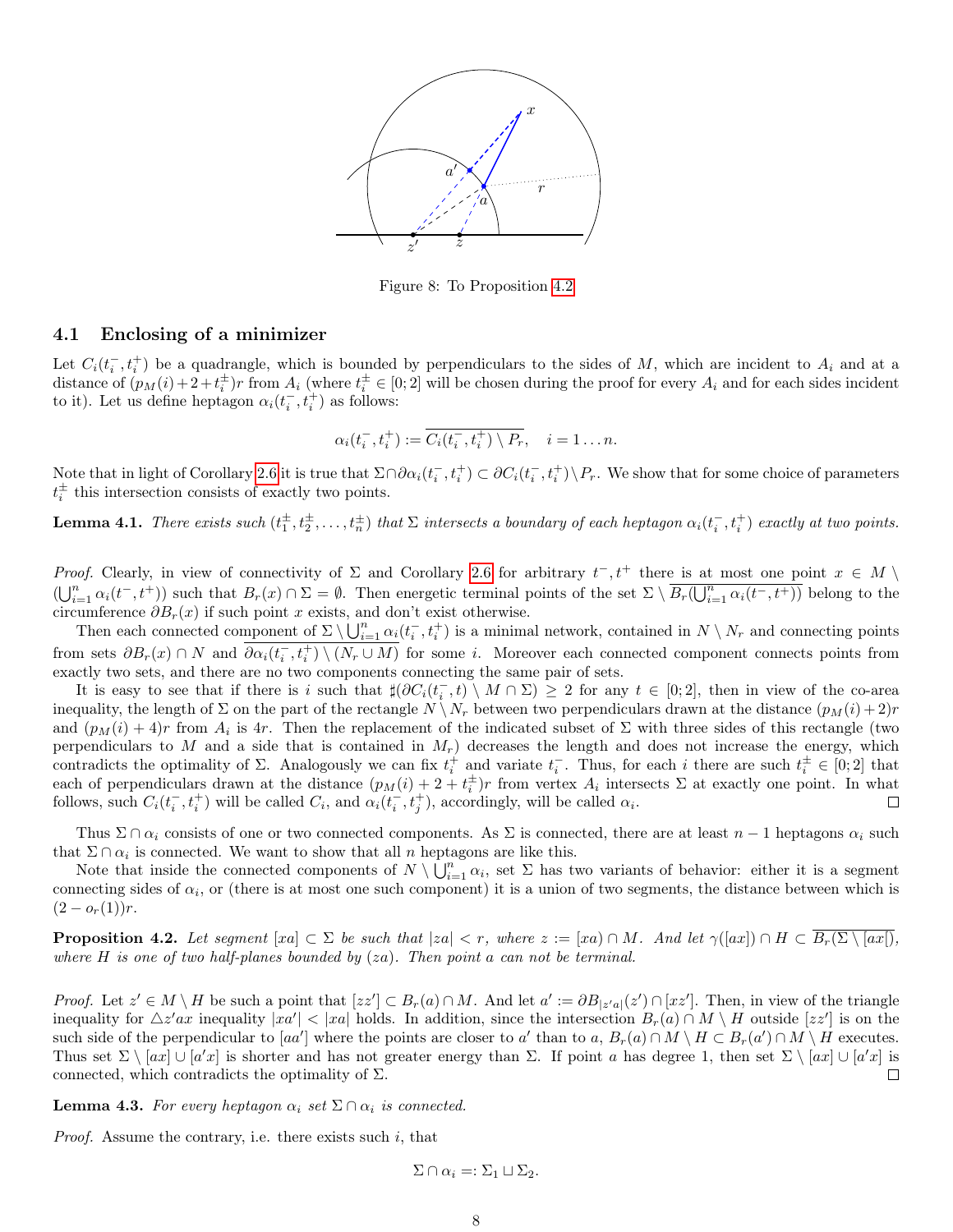

Figure 9: Lemma [4.3.](#page-7-0) Case about the energetic point of order 2 and the single point corresponding to it.

Then dist  $(\Sigma_1, \Sigma_2) = (2 - o_r(1))r$ , otherwise the addition to  $\Sigma$  of the shortest segment connecting  $\Sigma_1$  with  $\Sigma_2$  and replacement of an arbitrary connected component of  $\Sigma \setminus \bigcup_{i=1}^n \alpha_i$  (each of them is a segment) with the union of two segments with the distance equal to  $(2-o<sub>r</sub>(1))r$  between them, decreases the length, maintains the connectivity and doesn't increase the energy, which contradicts the optimality of  $\Sigma$ . At least one of connected components (without loss of generality,  $\Sigma_1$ ) covers the points belonging to only one side (we will call this side the first). Clearly  $\Sigma_1$  is a segment: let  $z_1 := \partial \alpha_i \cap \Sigma_1$  and let  $z_2$  be such a point of  $\Sigma_1$ , that covers the closest to  $A_i$  point of the first side (we will refer to this point as y). Then set  $\Sigma \setminus \Sigma_1 \cup [z_1z_2]$  is connected, has not greater energy and smaller length than  $\Sigma$ , so  $\Sigma_1$  coincides with segment [ $z_1z_2$ ]. As point  $z_2$  is energetic and  $\Sigma_1$  covers only points of the first side, y is the single point corresponding to  $z_2$  (y = y(z<sub>2</sub>)), and in view of Lemma [3.1\(](#page-0-3)i) points  $z_1$ ,  $z_2$  and y belong to the same line. Clearly, dist  $(y, \Sigma_1) = \text{dist}(y, \Sigma_2) = r$ . As dist  $(\Sigma_1, \Sigma_2) = (2 - o_r(1))r$ , all points of  $(\Sigma_1 \cup \Sigma_2) \cap \partial B_r(y)$  are located at the distance  $o_r(1)r$  from the first side (in particular; it means that point y cannot coincide with  $A_i$ ). Let x be an arbitrary point of  $\Sigma_2 \cap \partial B_r(y)$ . Then x lies at the distance  $o_r(1)r$  from the first side. The order of point  $x$  is either 1 or 2.

- Let x be an energetic point of order 2. Denote by  $a, b \neq x$  the ends of the maximal segments such that  $([ax] \cup [xb]) \subset$ Σ.
	- Suppose there exists a point  $y_1 \neq y$  corresponding to x. As  $B_r(y_1) \cap \Sigma = B_r(y) \cap \Sigma = \emptyset$  the inequalities  $\angle y_1 xa \geq \pi/2$  and  $\angle yxb \geq \pi/2$  (without loss of generality, points a,  $y_1$ , y and b are located in counterclockwise order) hold. Moreover, in view of the optimality of  $\Sigma$  the inequality  $\angle axb \geq 2\pi/3$  holds; then angle  $\angle y_1xy$  does not exceed  $\pi/3$ , and thus  $y_1 \in B_r(y) \cap M$ . But it is impossible since the angle between  $[yx]$  and the side of M is  $o_r(1)$ , and point  $y_1$  belongs to this angle, so  $|y_1x| < r$ .
	- Let y be the single point corresponding to x. In view of Lemma [3.1\(](#page-0-3)ii) there exists such maximal distance  $[ax], [bx] \subset \Sigma$  that  $\angle axb \geq 2\pi/3$ ,  $[y(x)x]$  contains the bisector of  $\angle axb$ , and  $\angle y(x)xa, \angle y(x)xb \geq \pi/2$ , where  $y(x)$  is a point corresponding to x. Without loss of generality, ray  $[xa]$  is directed towards the line containing the first side. Denote by  $\beta$  the area bounded by ray [xa), straight line containing the first side and a circumference  $\partial B_r(y)$ . In view of conditions on the point x, expression  $\overline{\beta} \subset B_{o(r)}(x) \subset B_r(x)$  holds. Denote by  $H^+$  the half-plane, bounded by  $(ax)$  and containing  $\beta$ . Then  $H^+ \cap B_r(\overline{[ax]}) \cap N \subset B_r(x)$ , and thus, in view of Proposition [4.2,](#page-7-1) point a can not be energetic point of order 1. If a is an energetic point of order 2 or a branching point, then there exists such a segment  $[ac_1] \subset \Sigma$  that  $c_1 \in \text{Int }\beta$ . In view of Proposition [4.2](#page-7-1) point  $c_1$  can not be an energetic point of order 1, in case if it is an energetic point of order 2 or a branching point, there exists a next point  $c_2 \in \Sigma$  such that the maximal segment  $]c_1c_2[\subset \text{Int }\beta \text{ and } [c_1c_2] \cap [xa] = \emptyset$  (and hence cuts off a half-plane without points covering by  $c_2$ , thus in view of Proposition [4.2](#page-7-1) point  $c_2$  can not have order 1). And so on, there exists an infinite sequence of points  $c_i$  such that the maximal segments  $[c_ic_{i+1}] \subset \Sigma$  satisfy  $[c_ic_{i+1}] \subset \text{Int }\beta$  and  $[c_ic_{i+1}] \cap [xa] = \emptyset$  for every number  $i$ , which is impossible.
- Let  $x$  be an energetic point of order 1.
	- Let y be the single point corresponding to x. Consider the maximal segment  $[wx] \subset \Sigma_2$ . By Lemma [3.1\(](#page-0-3)i) the expression  $y \in (wx)$  holds. Point w can not be an energetic point of order 2: assume the contrary, then, in view of the expressions  $\angle y(w)yw = \angle y(w)yx = o_r(1)$  and  $|y(w)w| = r$ , there exists only one point  $y(w)$  corresponding to w. Then in view of item (ii) of Lemma [3.1](#page-0-3) inequality  $\angle((yw, (wy(w))] \geq \pi/3$  holds. But it contradicts the law of sines

$$
r = |y(w)w| = \sin \angle y(w) yw \frac{|yw|}{\sin \angle yy(w)w} \leq o_r(1) \frac{(p_M(i) + 4)r}{\sin(\pi/3 - o_r(1))} = o(r).
$$

As  $\Sigma$  is connected, point w also can not be an energetic point of order 1. And w can not be a branching point, otherwise there will be such a maximal segment  $[wc_1] \subset \Sigma$ , that  $[wc_1]$  intersects a line containing the first side. Denote by  $\delta$  an area, bounded by [wc<sub>1</sub>), [wx], M and  $\partial B_r(y)$ . In what follows, we will apply the same reasoning to area δ as to area β above. The distance from M to an arbitrary point of area δ is  $o(r)$ . As  $B_r(y) \cap \Sigma = \emptyset$ due to Proposition [4.2](#page-7-1) point  $c_1$  can not be terminal. If  $c_1$  has order 2 or is branching point, there exists such a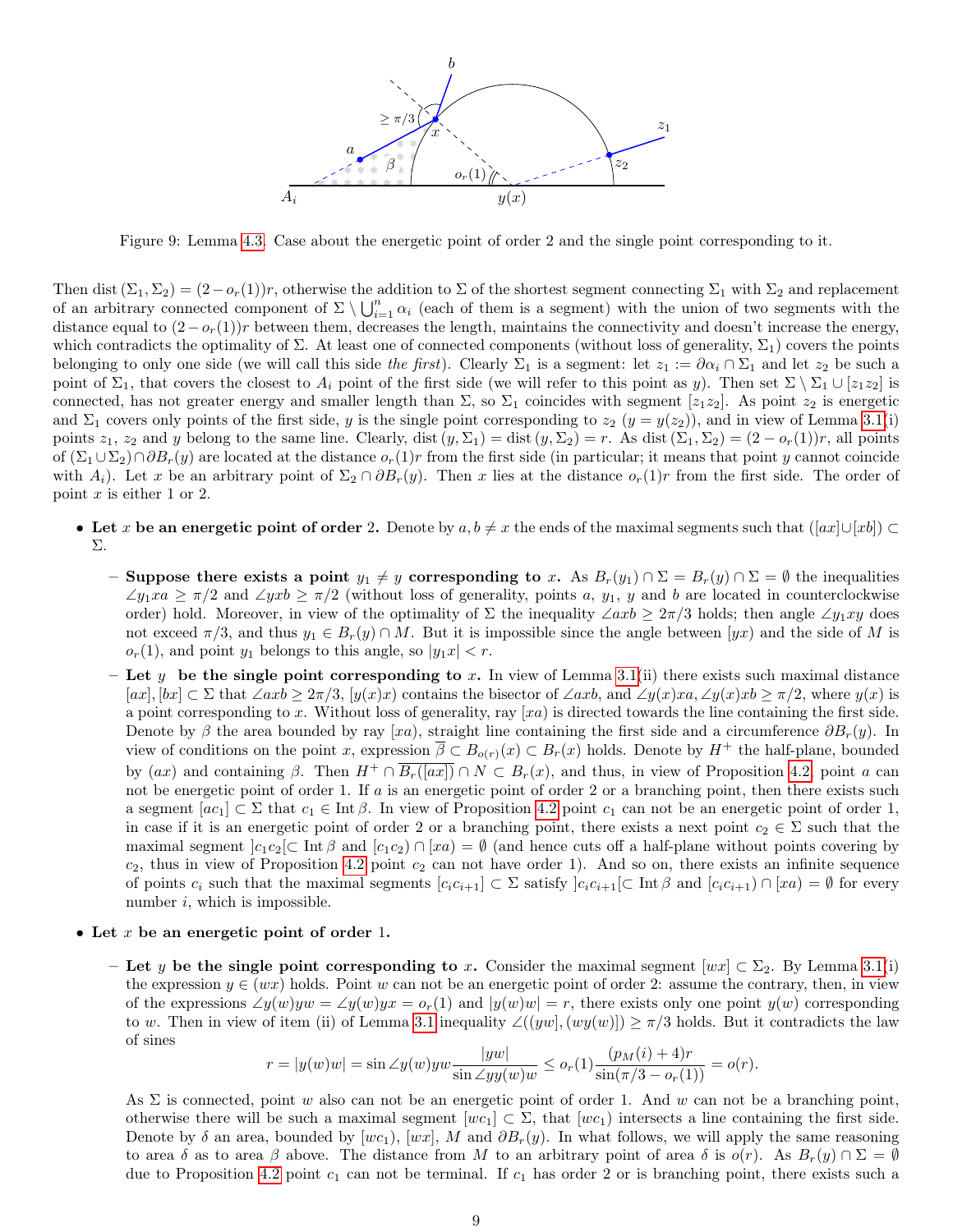maximal segment  $[c_1c_2] \subset \Sigma$ , that  $[c_1c_2] \subset \text{Int } \delta$  and  $[c_1c_2] \cap [wc_1] = \emptyset$ . And hence line  $(c_1c_2)$  cut off the half-line, where there is no points, covered by  $c_2$ , so in view of Proposition [4.2](#page-7-1) point  $c_2$  can not be of order 1. And so on, thus there exists an infinite sequence of such points  $c_i$  that maximal segments  $[c_1c_2] \subset \Sigma$  satisfy  $]c_ic_{i+1}[\subset \text{Int }\delta$  and  $[c_i c_{i+1}) \cap [w c_1) = \emptyset$ , which is impossible.

- Suppose there exists a point  $y' \neq y$ , corresponding to x. As the distance from x to the first side is  $o_r(1)r$ , the point y' also is at a distance  $o_r(1)r$  from the first side, otherwise the segment  $[yy'] \subset B_r(y) \cup B_r(y')$  separates x from another points of  $\Sigma$ . Thus the angle between the circles  $\partial B_r(y)$  and  $\partial B_r(y')$  is  $o_r(1)$ . Consider segment  $[xw] \subset \Sigma_2$ , then the angle between  $(xw)$  and the first side is  $\pi/2 - o_r(1)$ .

Let  $w' := \partial B_{\varepsilon}(x) \cap [xw]$  for sufficiently small  $\varepsilon > 0$ . Consider triangle  $\triangle yy'w'$ , there  $\angle yw'y' = \pi - o_r(1)$  and  $|y'w'|, |yw'| > r$ . Then one can replace in  $\Sigma$  segment  $[xw']$  with segments  $[w'v]$  and  $[w'v']$ , where  $v := \partial B_r(y) \cap [yw']$ ,  $v' := \partial B_r(y') \cap [y'w']$ . This replacement decreases the length: let t be the intersection point of the first side and line  $(xw')$ , then

$$
|yv| = |yw'| - r = \sqrt{|tw'|^2 + |ty|^2 - 2|tw'| \cdot |ty| \cos \angle ytw' - \sqrt{|tx|^2 + |ty|^2 - 2|tx| \cdot |ty| \cos \angle ytw'} =
$$
  

$$
\frac{|tw'|^2 + |ty|^2 - 2|tw'| \cdot |ty| \cos \angle ytw' - |tx|^2 + |ty|^2 - 2|tx| \cdot |ty| \cos \angle ytw'}{\sqrt{|tw'|^2 + |ty|^2 - 2|tw'| \cdot |ty| \cos \angle ytw'} + \sqrt{|tx|^2 + |ty|^2 - 2|tx| \cdot |ty| \cos \angle ytw'}.
$$

Since  $\angle ytw' = \frac{\pi}{2} - o_r(1)$ , one has  $\cos \angle ytw' = o_r(1)$  holds. Hence the numerator of the similar expression for  $|yv'|$ is equal to

$$
|tw'|^2 - |tx|^2 + |ty|(|tw'| - |tx|)o_r(1) = (|tw'| - |tx|)(|tw'| + |tx| + o_r(1)|ty|) = \varepsilon ro_r(1).
$$

On the other hand, the denominator of the expression for  $|yv|$  is greater than  $2r$ , thus  $|yv| = \varepsilon o_r(1)$ , similarly  $|yv'| = \varepsilon o_r(1)$ . By the definition,  $|xw'| = \varepsilon$ , thus the replacement reduces the length. Clearly it maintains connectivity and doesn't increase the energy.

 $\Box$ 

Set  $\overline{N \setminus \bigcup \alpha_i \setminus N_r}$  consists of n connected components, each of them is a rectangle, we denote it by  $l^{i,i+1}$ . As there are no loops in  $\Sigma$ , as in view of [2.6](#page-5-0) statement  $\Sigma \cap P_r = \emptyset$  holds and as  $\Sigma \cap \alpha_i$  is connected for every *i*, there is only one number j such that set  $\Sigma \cap l^{j,j+1}$  consists of two connected components, for other numbers j sets  $\Sigma \cap l^{j,j+1}$  are connected. Wherein  $l^{i,i+1} \cap M \subset \gamma(\Sigma \cap l^{i,i+1})$  for every i. As the sets  $\Sigma \cap \partial \alpha_i \cap l^{i,i+1}$  and  $\Sigma \cap \partial \alpha_{i+1} \cap l^{i,i+1}$  are points, each connected set  $\Sigma \cap l^{i,i+1}$ is a segment connecting these points.

Let number *i* be such that  $\Sigma \cap l^{i,i+1}$  is not connected and let

$$
\Sigma^i \sqcup \Sigma^{i+1} := l^{i,i+1} \cap \Sigma,
$$

where  $\Sigma^j$  is connected for  $j = i, i+1$ . Without loss of generality,  $\Sigma^j \cap \partial \alpha_j \neq \emptyset$  where  $j = i, i+1$ . Denote  $a_j := \partial \alpha_j \cap M \cap l^{i,i+1}$ and  $b_j := \partial \alpha_j \cap \Sigma \cap l^{i,i+1}$ . Thus  $\gamma(\Sigma^i) \cup \gamma(\Sigma^{i+1}) \supset [a_i a_{i+1}]$ .

Note that for arbitrary point  $y \in l^{i,i+1}$  inequality  $|yb_i| > r$  or  $|yb_{i+1}| > r$  holds. Then there exists such  $j \in i, i+1$ , that  $|b_j y| > r$ , where y is the farthest from  $A_j$  point from set  $\gamma(\Sigma^j) \cap l^{i,i+1}$ . Thus  $\Sigma^j$  is a set of minimal length covering segment  $[a_j y]$  and connecting point  $b_j$  with set  $\partial B_r(y)$ . Then  $\Sigma^j = [b_j c_j]$ , where  $c_j := [b_j y] \cap \partial B_r(y)$ . Hence point  $c_j$  is energetic and  $y = y(c_j)$  so  $B_r(y) \cap \Sigma = \emptyset$ . The second connected component  $\Sigma^{2i+1-j}$  also is a segment connecting  $\partial B_r(y)$  with  $b_{2i+1-j}$ .

By Lemma [3.1\(](#page-0-3)i)  $b_j$ ,  $c_j$  and y are collinear,  $b_{2i+1-j}$ ,  $c_{2i+1-j}$  and y are also collinear. So

$$
|b_jy| + |yb_{2i+1-j}| = |b_jc_j| + |b_{2i+1-j}c_{2i+1-j}| + 2r.
$$

It is well-known that the minimal length of  $|b_jy|+|yb_{2i+1-j}|$  over  $y \in (a_ia_{i+1})$  is reached when the angle of incidence coincides with the angle of reflection, i.e.

$$
\angle b_j y A_j = \angle A_{2i+1-j} y b_{2i+1-j};
$$

obviously, such a point belongs to  $[A_1A_n]$ . Hence  $[b_ic_i]$  and  $[b_{i+1}c_{i+1}]$  are almost parallel to  $A_1A_n$ . Consider the following auxiliary problem.

<span id="page-9-0"></span>**Problem 4.4.** Let M be a polygon and  $r < r_0(M)$ . Find a connected set  $\Sigma'$  of minimal length (one-dimensional Hausdorff measure  $\mathcal{H}^1$ ) such that

 $F_M(\Sigma') \leq r$ 

and  $\Sigma'$  has a cycle around  $P_r$ .

By the same standard compactness argument as in [\[11\]](#page-24-0), Theorem 2.1 allows to prove that Problem [4.4](#page-9-0) has a solution. Recall that point  $y \in M \setminus \bigcup_{i=1}^n \alpha_i$  satisfies  $B_r(y) \cap \Sigma = \emptyset$ ;  $c_i, c_{i+1} = \partial B_r(y) \cap \Sigma$ . Consider the set  $\Sigma_1 := \Sigma \cup [c_i c_{i+1}]$ ;

clearly  $\mathcal{H}^1(\Sigma_1) - \mathcal{H}^1(\Sigma) = |c_i c_{i+1}| \leq 2r$ . Also  $|c_i c_{i+1}| = (2 - o_r(1))r$ . Note that  $\Sigma_1$  contains a cycle  $\mathcal{C}_1$  around  $P_r$ .

Let  $\Sigma'$  be an arbitrary solution of Problem [4.4](#page-9-0) with a cycle C around  $P_r$ . Obviously  $\Sigma' \cap P_r$  is empty and  $\Sigma' \cap l^{i,i+1}$  is a segment. Hence

$$
\mathcal{H}^{1}(\Sigma') - \mathcal{H}^{1}(\Sigma) = 2r - o(r).
$$

Now we want to find the topology of optimal  $\Sigma'$ . We show that in the case of a rectangle the length of a set satisfying conditions of Problem [4.4](#page-9-0) (except the minimal length) with another topology exceeds  $\mathcal{H}^1(\Sigma')$  by over  $4 \cdot 10^{-6}r$ .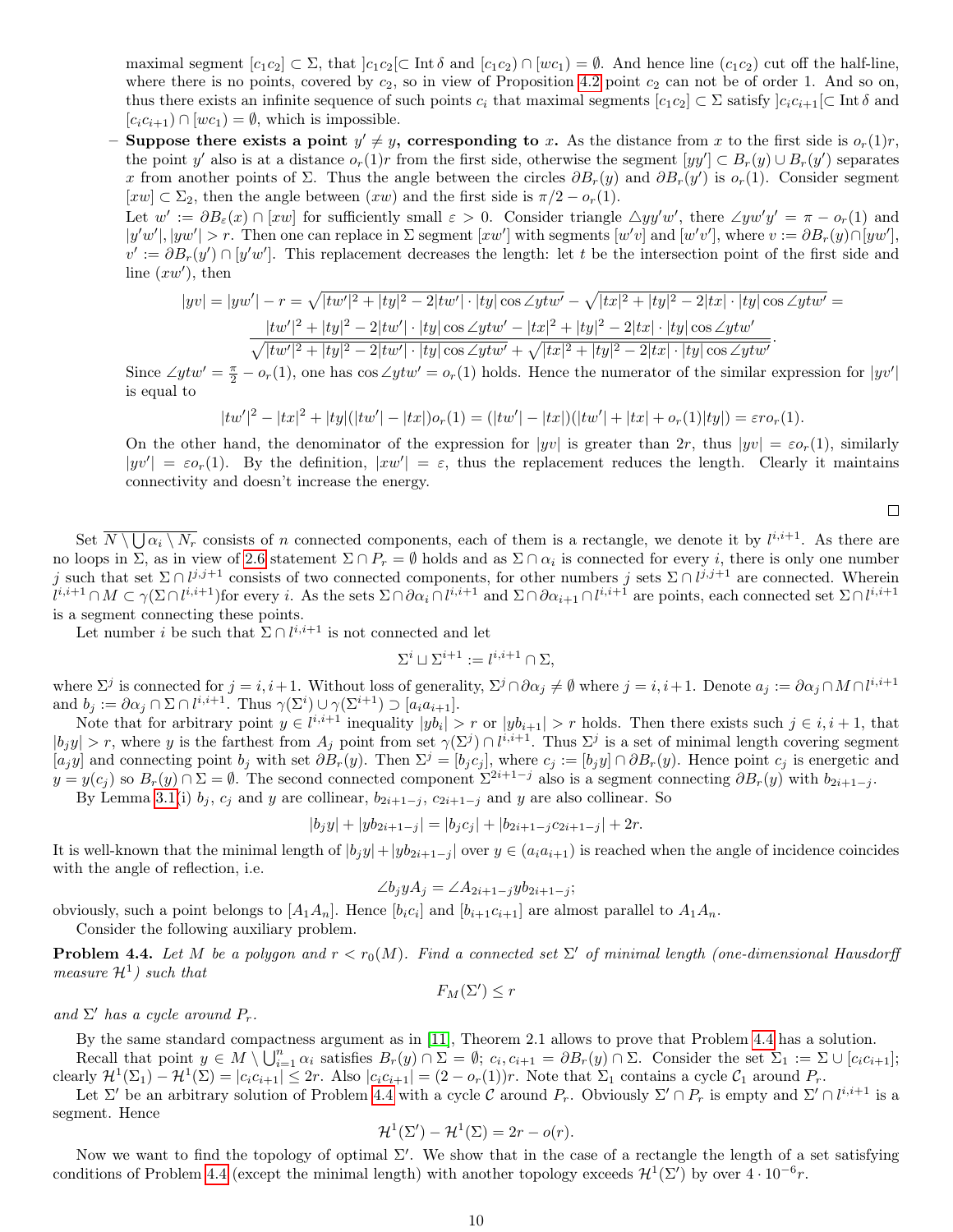#### <span id="page-10-0"></span>4.2 Study of  $\mathcal C$

First of all, note that C is a convex polygon with each angle no smaller than  $2\pi/3$ .

Let  $C_1$ ,  $C_2$  be the points on rays  $[A_1A_2]$  and  $[A_1A_4]$ , respectively, such that

$$
|A_1C_1| = |A_1C_2| = (p_M(1) + 3)r = \left(\frac{2}{\sqrt{3}\sin\frac{\angle A_1}{2}} + \cot\frac{\angle A_1}{2} + 3\right)r.
$$

Let  $D_1, D_2 \in M_r$  be such points that  $|C_1D_1| = |C_2D_2| = r$ . Denote  $S = \text{conv}\{A_1, C_1, C_2, D_1, D_2\}$ . Consider  $C \cap S$ : the part of C in the vicinity of angle A<sub>1</sub>. We are going to show that for a more specific choice of ∠A<sub>1</sub> the set of inner vertices of polygonal chain  $C \cap S$  consists of two energetic points of degree two and a Steiner point between them.

Since  $\angle A_1 > \pi/3$ , and long sides of C are almost parallel to sides of M

turn 
$$
(C \cap S) = \pi - \angle A_1 + o_r(1) < 2\pi/3
$$
.

<span id="page-10-1"></span>**Lemma 4.5.** Let  $W \in \mathcal{C}$  be an energetic point of degree 2. Then  $y(W)$  is unique.

*Proof.* Suppose the contrary, i.e. there exist different points  $y_1(W)$  and  $y_2(W)$ .

Suppose that  $y_1(W)$  and  $y_2(W)$  belong to the same side of M, without loss of generality it is  $A_1A_2$  (in particular  $y_i(W)$  may coincide with  $A_i$ . Put  $U_1 = \partial(B_r(y_1(W))) \cap \partial B_r(A_1A_2) \cap N$ ,  $U_2 = \partial(B_r(y_2(W))) \cap \partial B_r(A_1A_2) \cap N$ . Since  $B_r(y_1(W)) \cap \Sigma' = B_r(y_2(W)) \cap \Sigma' = \emptyset$ , convex polygon C crosses line  $(U_1U_2)$  twice at points  $Y_1, Y_2 \in [U_1U_2]$ . The length of  $[U_1U_2]$  is at most 2r; on the other hand, the corresponding side of  $P_r$  is a subset of line  $(U_1U_2)$  and has length bigger than 2r for  $r < r_0(M)$ . Hence, C cannot be a cycle around  $P_r$ , contradiction.



Figure 10: Cases of arrangement of points in Lemma [4.5](#page-10-1)

Thus  $y_1(W)$  and  $y_2(W)$  belong to different sides of M. Suppose that  $|A_1W| \leq r$ , then  $\angle A_1y_1(W)W \leq \angle WA_1y_1(W)$  and  $\angle A_1y_2(W)W \leq \angle WA_1y_2(W)$ . By the sum of the angles in quadrangle  $A_1y_1(W)Wy_2(W)$ , we have

$$
\angle W = 2\pi - \angle A_1 - \angle y_1(W) - \angle y_2(W) \ge 2\pi - \angle A_1 - \angle WA_1y_1(W) - \angle WA_1y_2(W) = 2\pi - 2\angle A_1 > \frac{2\pi}{3}.
$$

So the angle between  $\partial B_r(y_1(W))$  and  $\partial B_r(y_2(W))$  is smaller than  $\pi/3$ . So W cannot be a vertex of C, since all the angles of C have measure at least  $2\pi/3$ .

So  $|A_1W| > |y_2(W)W| = r$  and  $|A_1W| > |y_1(W)W| = r$ . Hence open circles  $B_r(y_1(W))$  and  $B_r(y_2(W))$  cannot intersect, otherwise  $\Sigma'$  does not cover  $A_1$ ; so  $B_r(y_1(W))$  and  $B_r(y_2(W))$  are tangent. Again, W cannot be a vertex of C, since all the angles of C have measure at least  $2\pi/3$ ; contradiction.  $\Box$ 

<span id="page-10-2"></span>**Lemma 4.6.** C contains no energetic points  $W_1, W_2 \in S \setminus M_r$  of degree 2, such that  $[W_1 W_2] \subset \Sigma'$ .

*Proof.* Suppose the contrary. By Lemma [4.5](#page-10-1) there are unique points  $y(W_1), y(W_2)$ .

Consider the case that  $y(W_1)$  and  $y(W_2)$  belong to the same side of M, say  $[A_1A_2]$ . Put  $U_1 = \partial (B_r(y(W_1))) \cap \partial B_r(A_1A_2) \cap$  $N, U_2 = \partial(B_r(y(W_2))) \cap \partial B_r(A_1 A_2) \cap N$ . Since  $B_r(y(W_1)) \cap \Sigma' = B_r(y(W_2)) \cap \Sigma' = \emptyset$ , a convex polygon  $\mathcal C$  intersects  $[U_1 U_2]$ at two points. Since  $W_1, W_2 \in \mathcal{S}$ , the length of  $[U_1U_2]$  is smaller than the length of the corresponding side of  $P_r$ . Hence  $\mathcal{C}$ cannot be a cycle around  $P_r$ , contradiction.

In the case when  $y(W_1)$  and  $y(W_2)$  belong to different sides of M, polygonal chain  $y(W_1)W_1W_2y(W_2)$  splits M into two parts. The smaller part cannot be covered by  $\Sigma'$ , because  $\Sigma' \cap B_r(y(W_1)) = \emptyset$  and  $\Sigma' \cap B_r(y(W_2)) = \emptyset$ . We got a contradicion.

 $\Box$ 

Now we analyze all possible arrangements of energetic points in  $\mathcal{C} \cap \mathcal{S}$ .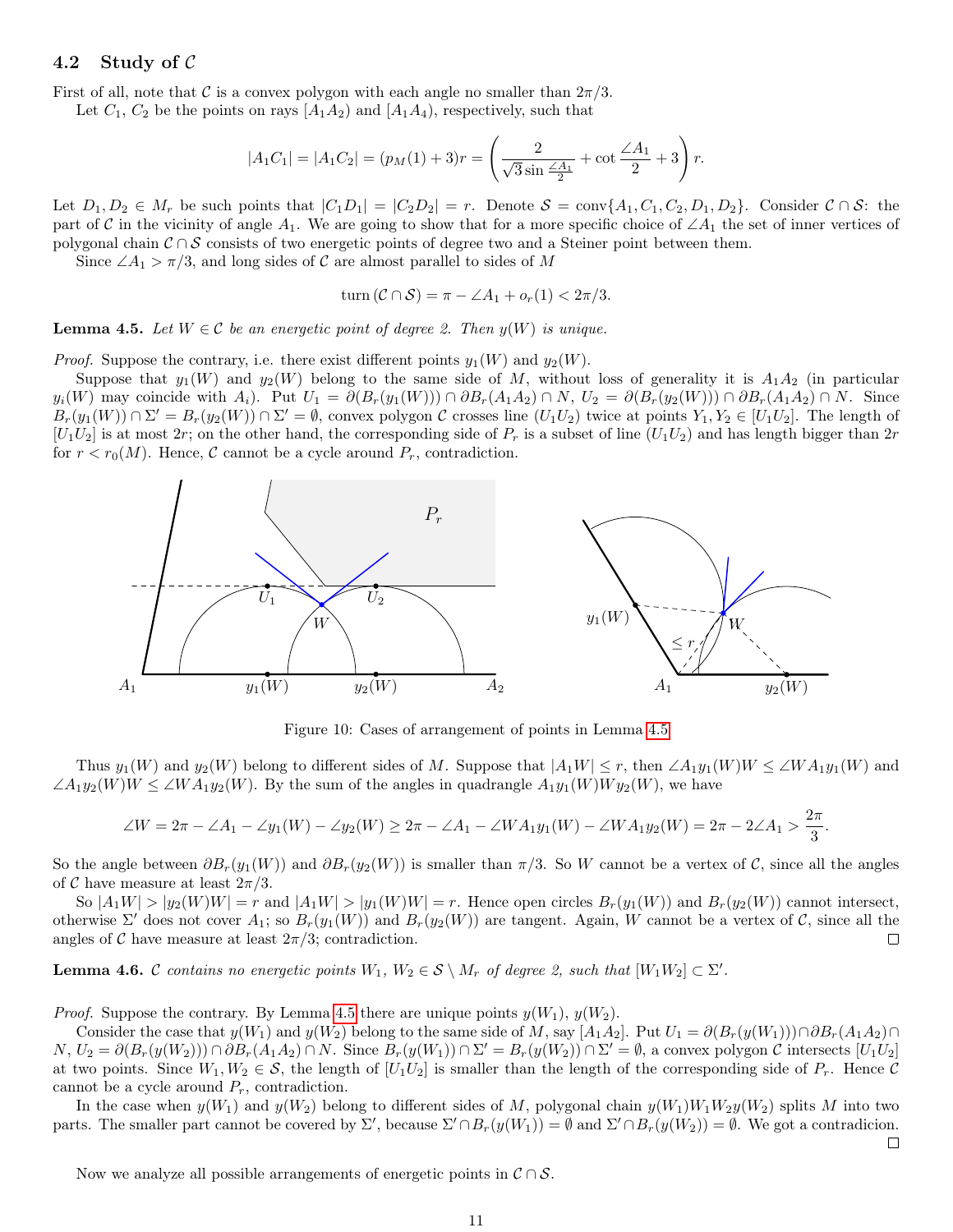

Figure 11: Cases of arrangement of points in Lemma [4.6](#page-10-2)

<span id="page-11-0"></span>**Lemma 4.7.** Suppose that  $\frac{\pi}{2} \leq \angle A_1 < \frac{7\pi}{12}$ . Then  $C \cap S = Z_1 W_1 V W_2 Z_2$ , where  $Z_1 := C \cap [C_1 D_1]$ ,  $Z_2 := C \cap [C_2 D_2]$ ,  $W_1$  and  $W_2$  are energetic points of degree two, and V is a Steiner point.

*Proof.* Since turn  $\mathcal{C} \cap \mathcal{S} = \pi - \angle A_1 + o_r(1) < \frac{\pi}{2}$ ,  $\mathcal{C} \cap \mathcal{S}$  contains at most one branching point. From the other hand, turn  $\mathcal{C} \cap \mathcal{S} > \frac{\pi}{3}$ , so polygonal chain  $C \cap S$  contains at least two inner vertices. By Lemma [4.6](#page-10-2) they cannot all be energetic, so there is exactly one Steiner point  $V \in \mathcal{C} \cap \mathcal{S}$ .

By Lemma [4.6](#page-10-2) there is at most one vertex of polygonal chain  $C \cap S$  on the both sides of V. Since we have at least two vertices the only case (up to symmetry) we have to deal with is  $C \cap S = Z_1W_1VZ_2$ , where  $W_1$  is an energetic point of degree two, and V is a Steiner point.



<span id="page-11-1"></span>Figure 12: Cases in Lemma [4.7](#page-11-0)

Let  $[VT]$  be the maximal segment of  $\Sigma' \cap C$ , containing V and different from  $[VZ_2]$  and  $[VW_1]$ . Then T cannot be a Steiner point, otherwise the depicted figure (bounded by  $VT$ , M and  $VZ_2$ , see the right part of Fig. [12\)](#page-11-1) contains an energetic point, which is an absurd.

Suppose that T is an energetic point of degree 2. Then no  $y(T)$  can lie on  $[A_1A_n]$ , so all  $y(T)$  belong to  $[A_1A_2]$ . If  $T \notin B_r(y(W_1))$  then the neighbourhood of  $y(W_1)$  cannot be covered by  $\Sigma'$ . Indeed, consider  $y(T)$  with the smallest distance from  $y(W_1)$ . Then  $\Sigma' \cap \text{Int}(y(T)T V W_1 y(W_1)) = \emptyset$ , which implies that  $]y(W_1)y(T)[$  is not covered by  $\Sigma'$ , so  $y(W_1) = y(T)$ .

Recall that  $\partial B_r(A_1) \cap \Sigma' \neq \emptyset$ , and consider an arbitrary point  $Z \in \partial B_r(A_1) \cap \Sigma'$ . Note that  $[ZT] \cup [TV] \cup \mathcal{C}$  covers  $M \cap \mathcal{S}$ , so T, Z, A<sub>1</sub> lie on the same line. Denote  $\angle TA_1y(W_1)$  by  $\alpha$ ,  $\angle Ty(W_1)A_1$  by  $\beta$  and  $\angle Wy(W_1)A_2$  by  $\gamma$ . Since T, Z, A<sub>1</sub> are collinear,  $\angle A_1 Ty(W_1) = \angle y(W_1)TV = \pi - \alpha - \beta$ . Sum of the angles in quadrilateral  $y(W_1)W_1VT$  gives that

$$
2\pi = \angle y(W_1) + \angle W_1 + \angle V + \angle T = (\pi - \beta - \gamma) + (\pi - \gamma) + \frac{2\pi}{3} + (\pi - \alpha - \beta),
$$

so

$$
\alpha + 2\beta + 2\gamma = \frac{5\pi}{3}.
$$

One can find turning of  $\mathcal{C} \cap \mathcal{S}$  in two ways:

turn 
$$
C \cap S = \pi - \angle A_1 + o_r(1) = \frac{\pi}{3} + (\pi - 2\gamma),
$$

$$
\alpha + 2\beta + \angle A_1 + o_r(1) = \frac{4\pi}{3}.
$$

so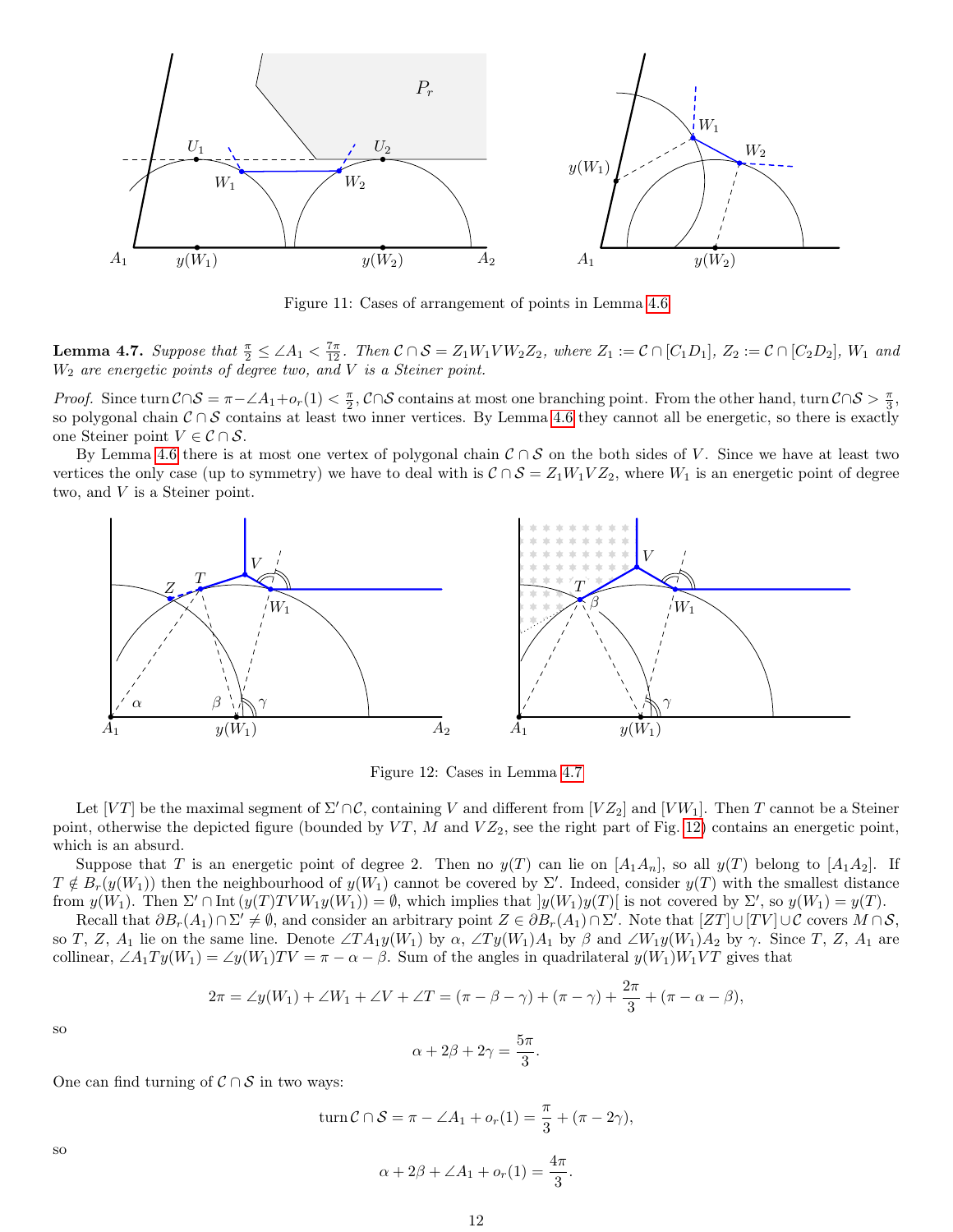Proposition [3.3](#page-6-2) gives that

$$
2\cos^2\gamma = 2\cos\beta\cos(\alpha+\beta).
$$

Transform the second equation

$$
1 + \cos(2\gamma) = 2\cos^2\gamma = 2\cos\beta\cos(\alpha + \beta) = \cos\alpha + \cos(\alpha + 2\beta).
$$

Then

$$
\cos \alpha = 1 + \cos(2\gamma) - \cos(\alpha + 2\beta) = 1 + \cos\left(\frac{\pi}{3} + \angle A_1 + o_r(1)\right) - \cos\left(\frac{4\pi}{3} - \angle A_1 + o_r(1)\right) =
$$
  

$$
1 - 2\sin\frac{5\pi}{6}\sin\left(\frac{\pi}{2} - \angle A_1 + o_r(1)\right) = 1 - \cos(\angle A_1 + o_r(1)).
$$

So for  $\angle A_1 > \frac{\pi}{2}$  we have  $\cos \alpha > 1$ ; if  $\angle A_1 = \frac{\pi}{2}$ , then  $\alpha = o_r(1)$ , so T is  $o(r)$ -close to the side  $A_1 A_2$ . Then consider the angles in quadrilateral  $TVW_1y(W_1): \angle T, \angle W_1$  are at least  $\pi/2, \angle y(W_1) > \pi/2 + o_r(1)$  and  $\angle V = 2\pi/3$ , which gives sum strictly greater than  $2\pi$ .

Finally T may be a point of degree 1. This means that  $T \in \partial B_r(A_1) \cap \partial B_r(W_1)$ . Note that  $\angle A_1Ty(W_1) + \angle y(W_1)TV \geq \pi$ otherwise one can replace [VT] with [VT'], where  $T' := [A_1 V] \cap \partial B_r(A_1)$  this replacement does not change the energy and decreases the length of  $\Sigma'$ .

Denote  $\angle C_1y(W_1)W_1$  by  $\alpha$  and  $\angle y(W_1)TV$  by  $\beta$ . Consider the sum of angles in quadrilateral  $W_1VTy(W_1)$ :

$$
\angle W_1 y(W_1) T = 2\pi - \angle W_1 - \angle V - \angle T = 2\pi - (\pi - \alpha) - \frac{2\pi}{3} - \beta = \frac{\pi}{3} + \alpha - \beta.
$$

So

$$
\angle y(W_1)A_1T = \angle A_1y(W_1)T = \pi - \angle C_1y(W_1)W_1 - \angle W_1y(W_1)T = \pi - \alpha - \left(\frac{\pi}{3} + \alpha - \beta\right) = \frac{2\pi}{3} + \beta - 2\alpha.
$$

Consider the sum of angles in triangle  $A_1y(W_1)T$ :

$$
\angle y(W_1)TA_1 = \pi - \angle y(W_1)A_1T - \angle A_1y(W_1)T = 4\alpha - 2\beta - \frac{\pi}{3}.
$$

One can find turning of  $\mathcal{C} \cap \mathcal{S}$  in two ways:

turn 
$$
C \cap S = \pi - \angle A_1 = \frac{\pi}{3} + (\pi - 2\alpha),
$$

so  $4\alpha = 2\pi/3 + 2\angle A_1$ .

Recall that  $\angle A_1TW_1 + \angle W_1TV \geq \pi$ , it implies

$$
\left(4\alpha - 2\beta - \frac{\pi}{3}\right) + \beta \ge \pi,
$$

so  $\beta \leq 2\angle A_1 - 2\pi/3 < \pi/2$  since  $\angle A_1 < 7\pi/12$ . From the other hand  $B_r(y(W_1)) \cap \Sigma' = \emptyset$ , hence  $\beta \geq \pi/2$ ; contradiction.

 $\Box$ 

 $\Box$ 

## <span id="page-12-0"></span>5 Application of computational methods

In this section M is a rectangle  $A_1 \ldots A_4$ . Define the following orthogonal coordinate system:  $A_1$  is the origin point,  $[A_1, A_2)$ is the X-axis, and  $[A_1, A_4]$  is the Y-axis.

Note that the intersections  $\Sigma' \cap l^{i,i+1}$  are segments, parallel to  $A_i A_{i+1}$ . Otherwise reflect a part  $\Sigma' \cap \alpha_j$  of minimal length from perpendicular bisectors to the sides of M; denote the resulting set by  $\sigma$ . The set  $\sigma'$  is obtained by connecting the components of  $\sigma$  by segments, parallel to  $A_i A_{i+1}$ . By the choice of j the length of  $\sigma' \cap (\cup \alpha_i)$  is at most  $\mathcal{H}^1(\Sigma' \cap (\cup \alpha_i))$  so  $\mathcal{H}^1(\Sigma' \cap (\cup l^{i,i+1})) \leq \mathcal{H}^1(\sigma' \cap (\cup l^{i,i+1}))$  which implies the desired condition.

<span id="page-12-1"></span>**Lemma 5.1.** Let  $W_1, W_2$  be defined as in Lemma [4.7.](#page-11-0) (Recall that by Lemma [4.5](#page-10-1)  $y(W_1)$  and  $y(W_2)$  are defined uniquely.) Then

$$
B_r(y(W_1)) \cap B_r(y(W_2)) = \emptyset.
$$

*Proof.* Let  $Q \in \Sigma'$  be a point that covers  $A_1$ , hence  $|QA_1| \leq r$ . From the other hand  $B_r(y(W_1)) \cap \Sigma' = B_r(y(W_2)) \cap \Sigma' = \emptyset$ , so  $|y(W_1)Q|, |y(W_2)Q| \ge r$ . Then  $\angle y(W_1)A_1Q \ge \angle A_1y(W_1)Q, \angle y(W_2)A_1Q \ge \angle A_1y(W_2)Q$ . Consider the sum of angles in quadrilateral  $A_1y(W_1)Qy(W_2)$ :

$$
2\pi = \angle A_1 + \angle y(W_1) + \angle y(W_2) + \angle Q = \angle y(W_1)A_1Q + \angle y(W_2)A_1Q + \angle A_1y(W_1)Q + \angle A_2y(W_2)Q + \angle Q \le 2\angle A_1 + \angle Q = \pi + \angle Q.
$$

So  $\angle Q \geq \pi$ . If  $\angle Q = \pi$  then  $B_r(y(W_1))$ ,  $B_r(y(W_2))$  are tangent, which implies the conclusion of lemma.

Otherwise ∠ $Q > \pi$ , which implies that Q lies inside triangle  $A_1y(W_1)y(W_2)$ . Suppose the contrary, i.e.  $B_r(y(W_1)) \cap$  $B_r(y(W_2)) \neq \emptyset$ . Then  $\Sigma'$  cannot intersect the side  $[y(W_1)y(W_2)]$  of triangle  $A_1y(W_1)y(W_2)$ . Since  $\Sigma' \subset N$  we got a contradiction.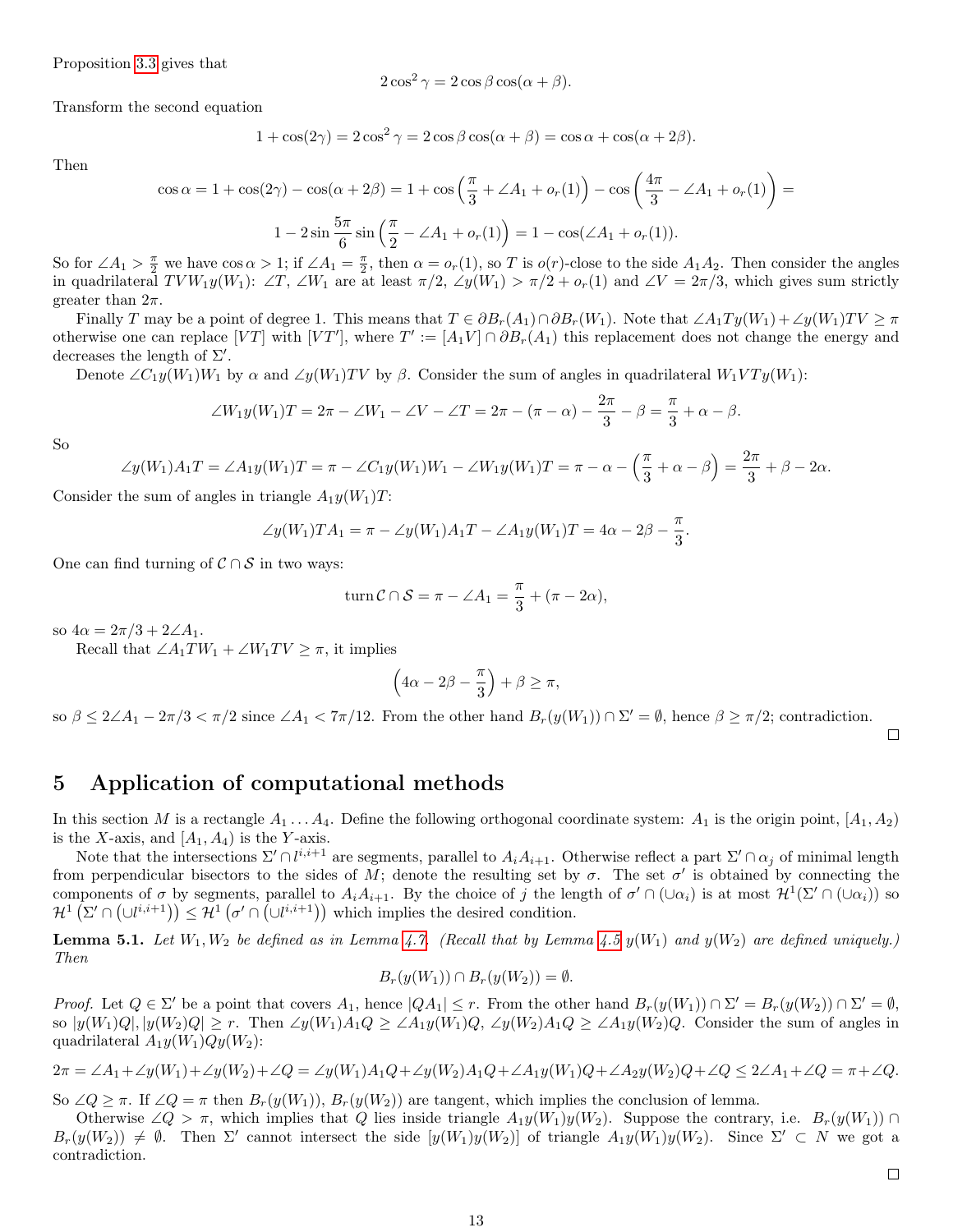

<span id="page-13-0"></span>Figure 13: Behaviour of  $C$  in the neighbourhood of  $A_1$  for a rectangle

Recall that Lemma [4.7](#page-11-0) states that  $C \cap S = Z_1 W_1 V W_2 Z_2$ . By Lemma [4.5,](#page-10-1) points  $y(W_1)$  and  $y(W_2)$  are uniquely determined. Consider the following parameters:

$$
\alpha := \frac{\angle Z_1 W_1 V}{2}, \quad x := \text{dist}(A_1, y(W_1)), \quad y := \text{dist}(A_1, y(W_2)).
$$

Define also

$$
\beta := \frac{\angle VW_2Z_2}{2}.
$$

One can find turning of  $C \cap S$  in two ways:

turn 
$$
C \cap S = \pi - \angle A_1 = (\pi - \angle W_1) + (\pi - \angle V) + (\pi - \angle W_2) = (\pi - 2\alpha) + \frac{\pi}{3} + (\pi - 2\beta).
$$

Hence

$$
2\alpha + 2\beta = \frac{4\pi}{3} + \angle A_1
$$
, so  $\beta = \frac{2\pi}{3} + \frac{\angle A_1}{2} - \alpha = \frac{2\pi}{3} + \frac{\pi}{4} - \alpha = \frac{11\pi}{12} - \alpha$ .

By Lemma [4.7](#page-11-0) and the fact that  $\alpha, \beta \leq \frac{\pi}{2}$ ,

$$
x, y \in \left[0, \left(\frac{4}{\sqrt{6}} + 2 + 1\right)r\right], \quad \alpha \in \left[\frac{5\pi}{12}, \frac{\pi}{2}\right].
$$

Since  $\Sigma' \cap B_r(y(W_1)) = \emptyset$ , the left neighborhood of  $y(W_1)$  is covered by some point  $Q_1 \neq W_1$  (see Fig. [13\)](#page-13-0):

$$
Q_1 \in \Sigma'
$$
, dist  $(y(W_1), Q_1) = r$ ,  $\angle A_1 y(W_1) Q_1 \le \frac{\pi}{2}$ 

.

Similarly,

$$
Q_2 \in \Sigma'
$$
, dist  $(y(W_2), Q_2) = r$ ,  $\angle A_1 y(W_2) Q_2 \le \frac{\pi}{2}$ .

Finally, there is a point in  $\Sigma'$  at a distance at most r from  $A_1$ , so there is a point in  $\Sigma'$  at a distance exactly r from  $A_1$ :

$$
Q \in \Sigma', \quad \text{dist}(Q, A_1) = r.
$$

Note that some of the points  $Q, Q_1$  and  $Q_2$  may coincide (in particular, some of them coincide for the optimal  $\Sigma'$ ).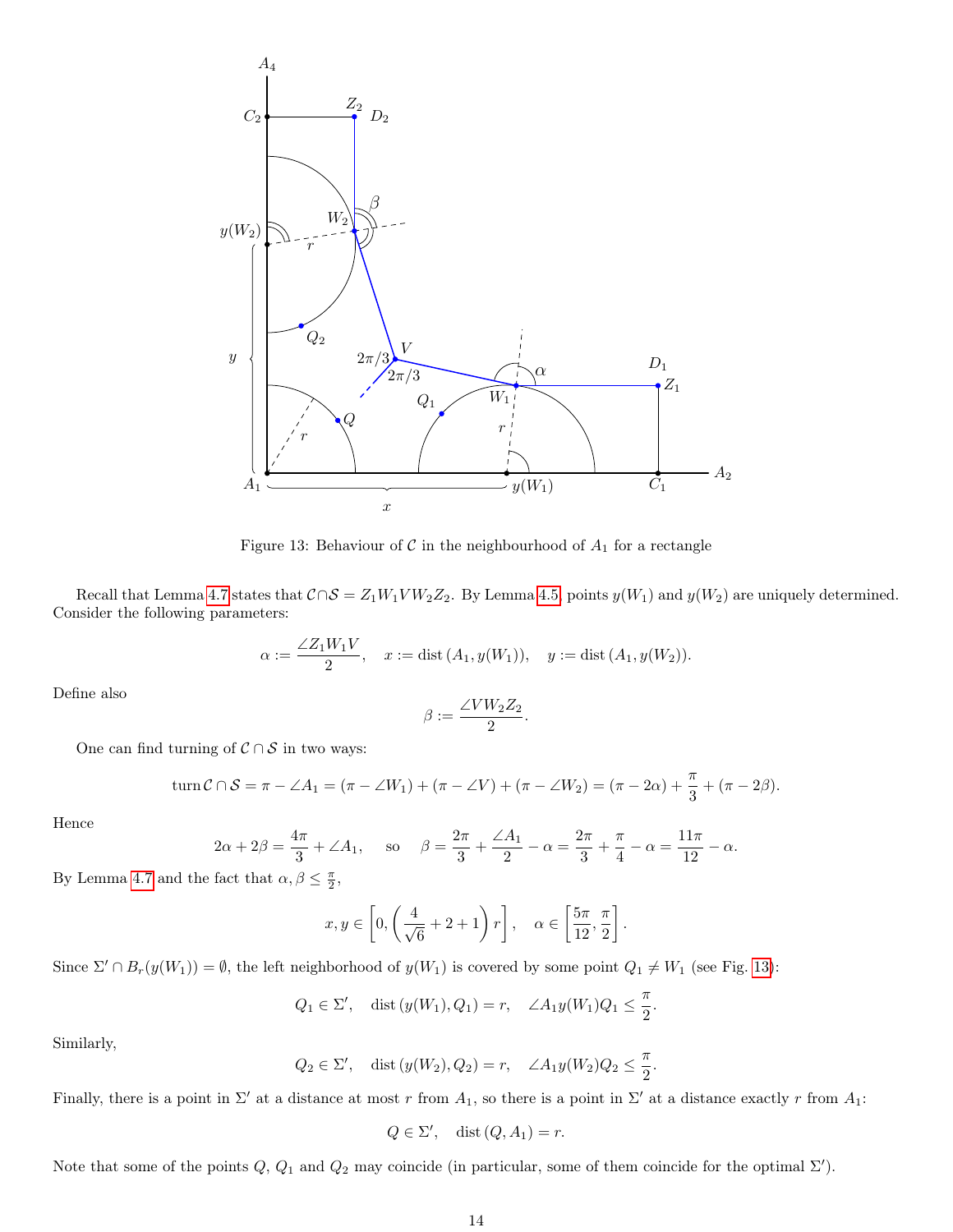We use the following parametrization for the points  $Q_1, Q_2, Q$ :

$$
\xi_1 = \angle A_1 y(W_1) Q_1 \in \left[0, \frac{\pi}{2}\right], \quad \xi_2 = \angle A_1 y(W_2) Q_2 \in \left[0, \frac{\pi}{2}\right], \quad \xi = \angle A_2 A_1 Q \in \left[0, \frac{\pi}{2}\right].
$$

As we can see, each  $\Sigma'$  corresponds to a set of parameters  $\alpha(\Sigma'), x(\Sigma'), \xi_1(\Sigma'), \xi_1(\Sigma'), \xi_2(\Sigma'), \xi(\Sigma')$ , i.e. a point  $p(\Sigma')$  in the following 6-dimensional parametric space:

$$
P = \left[0, \left(\frac{4}{\sqrt{6}} + 3\right)r\right] \times \left[0, \left(\frac{4}{\sqrt{6}} + 3\right)r\right] \times \left[\frac{5\pi}{12}, \frac{\pi}{2}\right] \times \left[0, \frac{\pi}{2}\right] \times \left[0, \frac{\pi}{2}\right] \times \left[0, \frac{\pi}{2}\right].
$$

On the other hand, any  $p \in P$  corresponds to a set of points

$$
W_1(p), V(p), W_2(p), Q_1(p), Q_2(p), Q(p), y(W_1)(p), y(W_2)(p), Z_1(p), Z_2(p);\\
$$

here  $Z_1(p) \in C_1D_1$ ,  $Z_2(p) \in C_2D_2$  are such points that  $W_1(p)Z_1(p)$ ,  $W_2(p)Z_2(p)$  are parallel to  $A_1A_2$ ,  $A_1A_4$ ; other points are defined as described above. Thus we can define

$$
L(p) = C(p) + \mathcal{H}^1(\mathcal{S}t(p)),
$$

where

$$
C(p) = |Z_1(p)W_1(p)| + |W_1(p)V(p)| + |V(p)W_2(p)| + |W_2(p)Z_2(p)|,
$$

 $St(p)$  is a Steiner tree on points  $V(p), Q_1(p), Q_2(p), Q(p)$ .

By the definition of Steiner tree,

$$
\mathcal{H}^1(\Sigma' \cap \mathcal{S}) \ge L(p(\Sigma')).
$$

Consider a point  $p_0 = (x_0, y_0, \alpha_0, \xi_{1,0}, \xi_{2,0}, \xi_0)$ , where

$$
x_0 = y_0 = \sqrt{2r}
$$
,  $\alpha_0 = \frac{11\pi}{24}$ ,  $\xi_{1,0} = \xi_{2,0} = \xi_0 = \frac{\pi}{4}$ .

Note that  $Q_1(p_0) = Q_2(p_0) = Q(p_0)$ , so  $St(p_0)$  is the segment  $V(p_0)Q(p_0)$  and there is a solution of Problem [4.4](#page-9-0)  $\Sigma'_0$  such that  $p(\Sigma_0') = p_0, \, \mathcal{H}^1(\Sigma_0' \cap \mathcal{S}) = L(p_0).$  Denote  $L_0 = L(p_0).$ 

Consider a subspace of P

$$
P_0 = \overline{B_{\frac{r}{10}}(x_0)} \times \overline{B_{\frac{r}{10}}(y_0)} \times \overline{B_{\frac{1}{30}}(\alpha_0)} \times \left[0, \frac{\pi}{2}\right] \times \left[0, \frac{\pi}{2}\right] \times \left[0, \frac{\pi}{2}\right],
$$

where  $B_l(o)$  is a one-dimensional ball  $(o - l, o + l)$ .

We use computer search to show that if  $p \in P \setminus P_0$ , then either  $L(p) \ge L_0$ , or  $p \ne p(\Sigma')$  for any minimizer  $\Sigma'$  (in the latter case we will call such p unobtainable). Further we show that if  $p(\Sigma') \in P_0$  for some minimizer  $\Sigma'$  and  $L(p(\Sigma')) < L(p_0)$  then  $\Sigma'$  has a certain specific topology. Also we provide an explicit example of such configuration.

For  $c = (x_c, y_c, \alpha_c, \xi_{1,c}, \xi_{2,c}, \xi_c)$ ,  $\beta_c = \frac{11\pi}{24} - \alpha_c$ ,  $\Delta = (\Delta x, \Delta y, \Delta \alpha, \Delta \xi_1, \Delta \xi_2, \Delta \xi)$  define a box

$$
P(c,\Delta) := \overline{B_{\Delta x}(x) \times B_{\Delta y}(y) \times B_{\Delta \alpha}(\alpha) \times B_{\Delta \xi_1}(\xi_1) \times B_{\Delta \xi_2}(\xi_2) \times B_{\Delta \xi}(\xi)}.
$$

The algorithm described below takes a box  $P(c, \Delta)$  and either verifies the required conditions for all points in the box, or divides it into smaller boxes, after which the same algorithm is executed on each of these new boxes. Initially the algorithm is executed on the full parametric space P.

Consider a box  $P(c,\Delta)$ . First, if there is at least one obtainable point in the box, i.e.  $p = p(\Sigma') \in P(c,\Delta)$  for some minimizer  $\Sigma'$ , then  $B_r(y(W_1)(p)) \cap B_r(y(W_2)(p)) = \emptyset$  should hold by Lemma [5.1.](#page-12-1) By the Pythagorean theorem for the triangle  $A_1y(W_1)(p)y(W_2)(p)$  we conclude that if

$$
(x_c + \Delta x)^2 + (y_c + \Delta y)^2 < 4r^2
$$

,

then all  $p \in P(c, \Delta)$  are unobtainable.

Second, there is no need to consider  $P(c, \Delta) \subset P_0$ , i.e.  $P(c, \Delta)$  which satisfies

$$
B_{\Delta x}(x_c) \subset B_{\frac{r}{10}}(x_0), \quad B_{\Delta y}(y_c) \subset B_{\frac{r}{10}}(y_0), \quad B_{\Delta \alpha}(\alpha_c) \subset B_{\frac{1}{30}}(\alpha_0).
$$

Suppose that neither of two conditions above hold. Then we obtain the lower bound on  $L(c)$  in the following way: we calculate the coordinates of the points  $Z_1(c)$ ,  $W_1(c)$ ,  $W_2(c)$ ,  $Z_2(c)$  and evaluate  $C(c)$  explicitly; we use Melzak's algorithm [\[10\]](#page-24-7) to get the lower bound on  $\mathcal{H}^1(\mathcal{S}t(c))$ .

Now, there exists a function  $\mathcal{E}rr(c,\Delta)$  such that  $L(p) \geq L(c) - \mathcal{E}rr(c,\Delta)$  holds for any  $p \in P(c,\Delta)$ ; we show how to obtain  $\mathcal{E}rr$  in Subsection [5.1.](#page-15-0)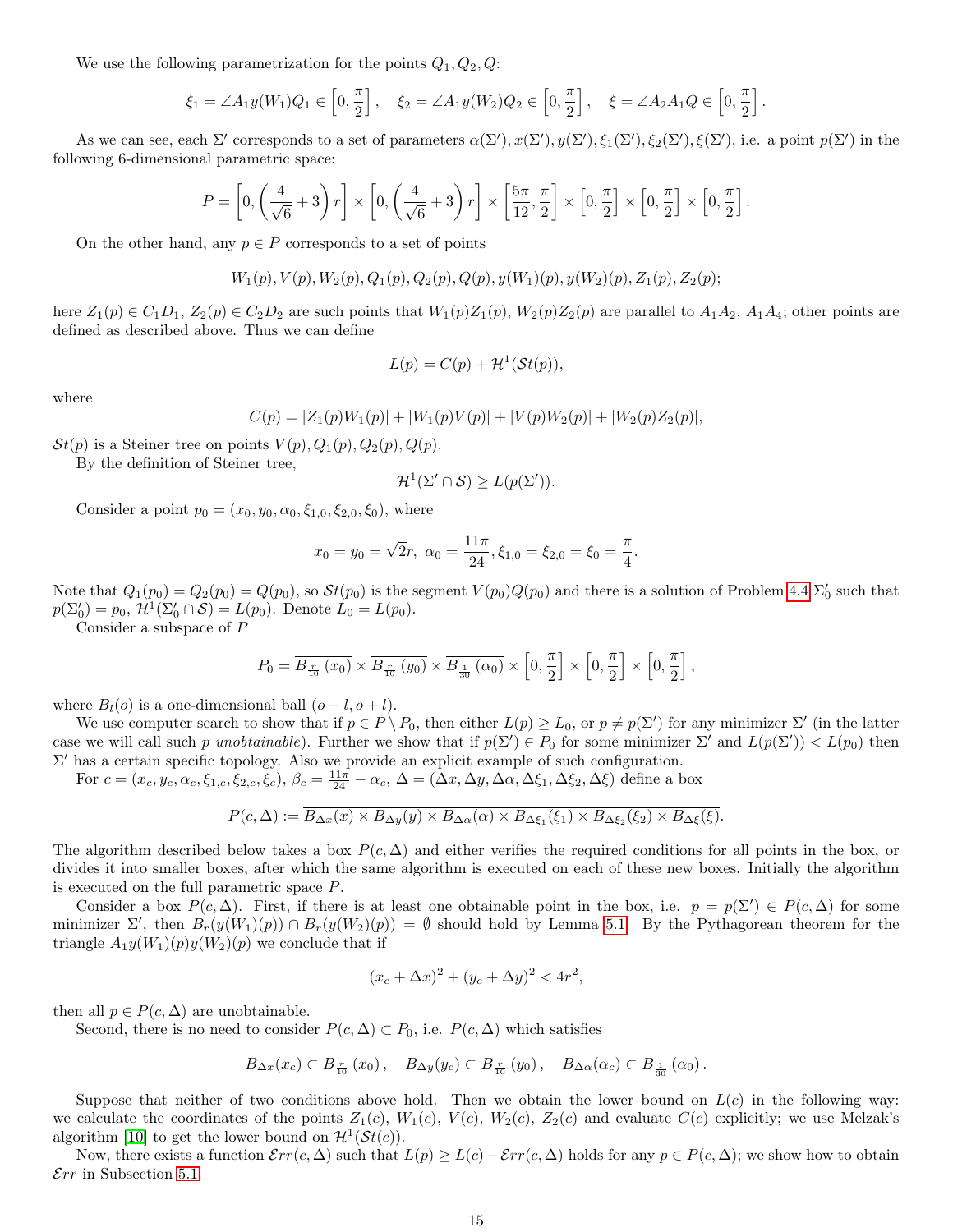If  $L(c) - \mathcal{E}rr(c, \Delta) \ge L_0$ , then  $L(p) \ge L_0$  for any  $p \in P(c, \Delta)$ . Otherwise, we split  $P(c, \Delta)$  into  $2^6$  boxes by dividing each of its sides into two equal halves, and consider each of these boxes in the same way.

When checking inequalities, we take into account the numerical errors by using C-XSC interval arithmetic package [\[7\]](#page-24-9), [\[9\]](#page-24-10). In some cases, we are unable to check some of the inequalities in the reconstruction phase of the Melzak's algorithm; in these cases we assume that the reconstruction phase is successful. That means that our implementation of the Melzak's algorithm can sometimes return value smaller than the length of a Steiner tree on given points; this is of no consequence since we are only interested in the lower bound on this length.

Each considered box is treated as a separate task; these tasks are run in parallel. The search has finished in approximately 50 hours of real time (350 hours of total CPU time) on a 2.3 GHz Quad-Core Intel Core i5 processor. The source code can be found at [\[6\]](#page-24-11).

### <span id="page-15-0"></span>5.1 Error estimation

We want to obtain the inequality of the form

$$
L(p) \ge L(c) - \mathcal{E}rr(c, \Delta)
$$

for any  $p \in P(c, \Delta)$ . By the definition of L,

$$
L(c) - L(p) \leq C(c) - C(p) + |\mathcal{H}^{1}(\mathcal{S}t(c)) - \mathcal{H}^{1}(\mathcal{S}t(p))|.
$$

When a terminal of a Steiner tree shifts by a vector of length no more than  $\varepsilon$ , the length of a tree changes by at most  $\varepsilon$ (note that the topology of a Steiner tree may change). Using this fact, we get

$$
|\mathcal{H}^1(\mathcal{S}t(c)) - \mathcal{H}^1(\mathcal{S}t(p))| \leq |V(c) - V(p)| + |Q_1(c) - Q_1(p)| + |Q_2(c) - Q_2(p)| + |Q(c) - Q(p)| \leq |V(c) - V(p)| + (\Delta \xi_1 + \Delta \xi_2 + \Delta \xi) r.
$$

Denote  $p = (x, y, \alpha, \xi_1, \xi_2, \xi), \ \beta = \beta(p) = \frac{11\pi}{12} - \alpha$ . For brevity, we are going to omit the arguments and write V instead of  $V(p)$  (and so on). We have

$$
W_1 = (x + r \cos \alpha, r \sin \alpha), \quad W_2 = (r \sin \beta, y + r \cos \beta).
$$

So

$$
|Z_1W_1| = \left(\frac{4}{\sqrt{6}} + 4\right)r - x - r\cos\alpha, \qquad |W_2Z_2| = \left(\frac{4}{\sqrt{6}} + 4\right)r - y - r\cos\beta.
$$

Since V is the intersection point of  $(W_1V)$  and  $(W_2V)$  we have

<span id="page-15-1"></span>
$$
V = W_1 + l_1 \cdot (\cos 2\alpha, \sin 2\alpha) = W_2 + l_2 \cdot (\sin 2\beta, \cos 2\beta)
$$
\n
$$
\tag{2}
$$

.

for some  $l_1$  and  $l_2$  (in fact,  $l_1 = |W_1V|$  and  $l_2 = |W_2V|$ ). The solution of system [\(2\)](#page-15-1) is

$$
l_1 = -\frac{x\cos 2\beta + y\sin 2\beta + r\cos(\alpha + 2\beta) + r\sin \beta}{\cos 2(\alpha + \beta)}, \quad l_2 = -\frac{y\cos 2\alpha + x\sin 2\alpha + r\cos(2\alpha + \beta) + r\sin \alpha}{\cos 2(\alpha + \beta)}.
$$

Recall that  $\beta = \frac{11\pi}{12} - \alpha$ , so  $2(\alpha + \beta) = \frac{11\pi}{6}$  and  $\cos 2(\alpha + \beta) = \frac{\sqrt{3}}{2}$ . So

$$
|W_1V| = -\frac{2}{\sqrt{3}}(x\cos 2\beta + y\sin 2\beta + r\cos(\alpha + 2\beta) + r\sin \beta), \quad |VW_2| = -\frac{2}{\sqrt{3}}(y\cos 2\alpha + x\sin 2\alpha + r\cos(2\alpha + \beta) + r\sin \alpha).
$$

Hence

$$
|W_1V| + |VW_2| = -\frac{2}{\sqrt{3}}(x(\cos 2\beta + \sin 2\alpha) + y(\sin 2\beta + \cos 2\alpha) + r((\sin \alpha + \cos(\alpha + 2\beta)) + (\sin \beta + \cos(2\alpha + \beta)))) =
$$
  

$$
\frac{2}{\sqrt{3}}\left(x\sin\left(2\alpha - \frac{2\pi}{3}\right) + y\cos\left(2\alpha - \frac{2\pi}{3}\right) - r\left(\cos\left(\alpha - \frac{\pi}{6}\right) + \sin\left(\alpha - \frac{\pi}{4}\right)\right)\right).
$$

Summing up

$$
C(p) = |Z_1W_1| + |W_1V| + |VW_2| + |W_2Z_2| =
$$

$$
2\left(\frac{4}{\sqrt{6}}+4\right)r - x - \cos\alpha - y - \cos\beta + \frac{2}{\sqrt{3}}\left(x\sin\left(2\alpha - \frac{2\pi}{3}\right) + y\cos\left(2\alpha - \frac{2\pi}{3}\right) - r\cos\left(\alpha - \frac{\pi}{6}\right) - r\sin\left(\alpha - \frac{\pi}{4}\right)\right).
$$
  
Then  

$$
\frac{\partial C}{\partial \alpha} = -2 \quad (\frac{2\pi}{3}) \quad \frac{\partial C}{\partial \alpha} = -2 \quad (\frac{2\pi}{3}) \quad \frac{\partial C}{\partial \alpha} = -2 \quad (\frac{2\pi}{3}) \quad \frac{\partial C}{\partial \alpha} = -2 \quad (\frac{2\pi}{3}) \quad \frac{\partial C}{\partial \alpha} = -2 \quad (\frac{2\pi}{3}) \quad \frac{\partial C}{\partial \alpha} = -2 \quad (\frac{2\pi}{3}) \quad \frac{\partial C}{\partial \alpha} = -2 \quad (\frac{2\pi}{3}) \quad \frac{\partial C}{\partial \alpha} = -2 \quad (\frac{2\pi}{3}) \quad \frac{\partial C}{\partial \alpha} = -2 \quad (\frac{2\pi}{3}) \quad \frac{\partial C}{\partial \alpha} = -2 \quad (\frac{2\pi}{3}) \quad \frac{\partial C}{\partial \alpha} = -2 \quad (\frac{2\pi}{3}) \quad \frac{\partial C}{\partial \alpha} = -2 \quad (\frac{2\pi}{3}) \quad \frac{\partial C}{\partial \alpha} = -2 \quad (\frac{2\pi}{3}) \quad \frac{\partial C}{\partial \alpha} = -2 \quad (\frac{2\pi}{3}) \quad \frac{\partial C}{\partial \alpha} = -2 \quad (\frac{2\pi}{3}) \quad \frac{\partial C}{\partial \alpha} = -2 \quad (\frac{2\pi}{3}) \quad \frac{\partial C}{\partial \alpha} = -2 \quad (\frac{2\pi}{3}) \quad \frac{\partial C}{\partial \alpha} = -2 \quad (\frac{2\pi}{3}) \quad \frac{\partial C}{\partial \alpha} = -2 \quad (\frac{2\pi}{3}) \quad \frac{\partial C}{\partial \alpha} = -2 \quad (\frac{2\pi}{3}) \quad \frac{\partial C}{\partial \alpha} = -2 \quad (\frac{2\pi}{3}) \quad \frac{\partial C}{\partial \alpha} = -2 \quad (\frac{2\pi}{3}) \quad \frac{\partial C}{\partial \alpha} = -2 \quad (\frac{2\pi}{3}) \quad \
$$

 $\mathbf T$ 

$$
\frac{\partial C}{\partial x} = -1 + \frac{2}{\sqrt{3}} \sin \left( 2\alpha - \frac{2\pi}{3} \right), \quad \frac{\partial C}{\partial y} = -1 + \frac{2}{\sqrt{3}} \cos \left( 2\alpha - \frac{2\pi}{3} \right),
$$

and, keeping in mind that  $\frac{\partial \beta}{\partial \alpha} = -1$ ,

$$
\frac{\partial C}{\partial \alpha} = \sin \alpha - \sin \beta + \frac{2}{\sqrt{3}} \left( 2x \cos \left( 2\alpha - \frac{2\pi}{3} \right) - 2y \sin \left( 2\alpha - \frac{2\pi}{3} \right) - \sin \left( \alpha - \frac{\pi}{6} \right) + \cos \left( \alpha - \frac{\pi}{4} \right) \right)
$$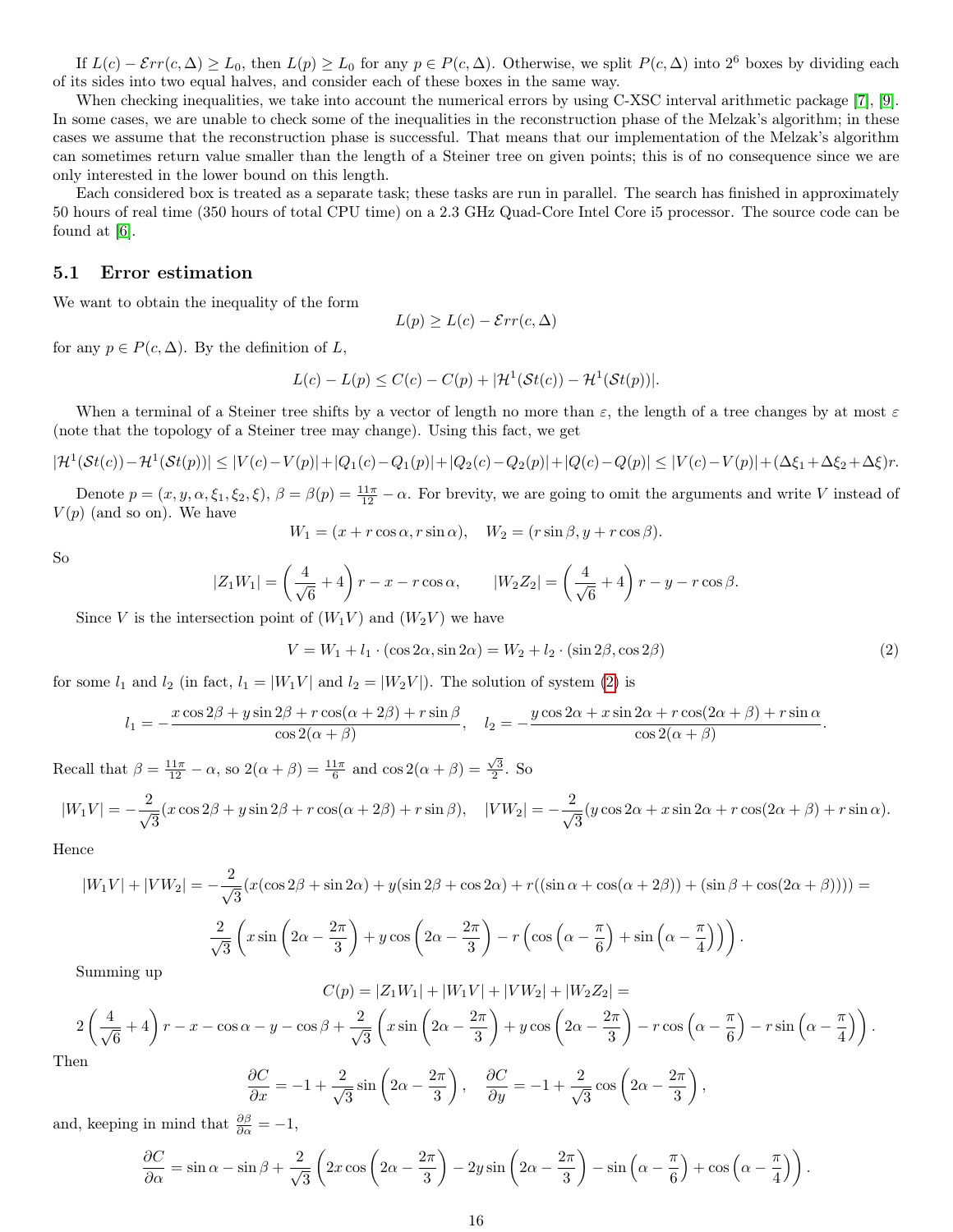Recall the following classical bound. Let  $f : [a, b] \to \mathbb{R}^k$  be a differentiable function, then

<span id="page-16-0"></span>
$$
|f(b) - f(a)| \le (b - a) \cdot \sup_{a < x < b} |f'(x)|. \tag{3}
$$

For a smooth function  $F: P(c, \Delta) \to \mathbb{R}^k$  (in particular, for functions  $C, V$ ) several applications of [\(3\)](#page-16-0) give

$$
|F(c) - F(p)| \leq \Delta_x F \cdot \Delta x + \Delta_y F \cdot \Delta y + \Delta_\alpha F \cdot \Delta \alpha,
$$

where

$$
\Delta_x F = \sup_{p \in P(c,\Delta)} \left| \frac{\partial F}{\partial x}(p) \right|, \quad \Delta_y F = \sup_{p \in P(c,\Delta)} \left| \frac{\partial F}{\partial y}(p) \right|, \quad \Delta_\alpha F = \sup_{p \in P(c,\Delta)} \left| \frac{\partial F}{\partial \alpha}(p) \right|.
$$

Using calculations above, we obtain the following bounds:

<span id="page-16-2"></span>
$$
\Delta_x C \le 1 - \frac{2}{\sqrt{3}} \sin \left( 2(\alpha_c - \Delta \alpha) - \frac{2\pi}{3} \right), \quad \Delta_y C \le 1 - \frac{2}{\sqrt{3}} \cos \left( 2(\alpha_c + \Delta \alpha) - \frac{2\pi}{3} \right), \quad \Delta_\alpha C \le \max(F_1, F_2),\tag{4}
$$

where

$$
F_1 = \sin(\alpha_c + \Delta \alpha) - \sin(\beta_c - \Delta \alpha) +
$$

$$
\frac{2}{\sqrt{3}}\left(2(x_c+\Delta x)\cos\left(2(\alpha_c-\Delta\alpha)-\frac{2\pi}{3}\right)-2(y_c-\Delta y)\sin\left(2(\alpha_c-\Delta\alpha)-\frac{2\pi}{3}\right)-\sin\left(\alpha_c-\Delta\alpha-\frac{\pi}{6}\right)+\cos\left(\alpha_c-\Delta\alpha-\frac{\pi}{4}\right)\right),\newline F_2=-\sin(\alpha_c-\Delta\alpha)+\sin(\beta_c+\Delta\alpha)-
$$

$$
\frac{2}{\sqrt{3}}\left(2(x_c-\Delta x)\cos\left(2(\alpha_c+\Delta\alpha)-\frac{2\pi}{3}\right)-2(y_c+\Delta y)\sin\left(2(\alpha_c+\Delta\alpha)-\frac{2\pi}{3}\right)-\sin\left(\alpha_c+\Delta\alpha-\frac{\pi}{6}\right)+\cos\left(\alpha_c+\Delta\alpha-\frac{\pi}{4}\right)\right).
$$

Now, using [\(2\)](#page-15-1), we get

$$
\frac{\partial V}{\partial x} = \left(1 - \frac{\cos 2\beta \cos 2\alpha}{\cos 2(\alpha + \beta)}, -\frac{\cos 2\beta \sin 2\alpha}{\cos 2(\alpha + \beta)}\right) = -\frac{\sin 2\alpha}{\cos 2(\alpha + \beta)} \cdot (\sin 2\beta, \cos 2\beta),
$$

so

$$
\Delta_x V = \frac{2}{\sqrt{3}} \sin 2(\alpha_c - \Delta \alpha).
$$

Similarly,

$$
\frac{\partial V}{\partial y} = \left( -\frac{\sin 2\beta \cos 2\alpha}{\cos 2(\alpha + \beta)}, -\frac{\sin 2\beta \sin 2\alpha}{\cos 2(\alpha + \beta)} \right) = -\frac{\sin 2\beta}{\cos 2(\alpha + \beta)} \cdot (\cos 2\alpha, \sin 2\alpha),
$$
  

$$
\Delta V = \frac{2}{\sin 2(\beta - \Delta\alpha)}
$$

so

$$
\Delta_y V = \frac{2}{\sqrt{3}} \sin 2(\beta_c - \Delta \alpha).
$$

Again, by [\(2\)](#page-15-1)

<span id="page-16-1"></span>
$$
\frac{\partial V}{\partial \alpha} = \left(\frac{4y\cos 4\beta - 4x\sin 4\beta - 4y + 4\cos 3\beta - 4\cos \beta - \sin 3\alpha + \sin (3\alpha + 4\beta) - 3\sin (\alpha + 4\beta) + 3\sin \alpha}{2(\cos (4\alpha + 4\beta) + 1)}\right),
$$

$$
-\frac{4x\cos 4\beta + 4y\sin 4\beta + 4x - \cos \alpha - \cos (3\alpha + 4\beta) + 3\cos (\alpha + 4\beta) + 3\cos \alpha + 4\sin 3\beta - 4\sin \beta}{2(\cos (4\alpha + 4\beta) + 1)}\right).
$$
(5)

Proposition 5.2. The following holds

$$
\left|\frac{\partial V}{\partial \alpha}\right| = \left|\frac{4x\cos 2\beta + 4y\sin 2\beta + 4\sin \beta + 3\cos(\alpha + 2\beta) - \cos(3\alpha + 2\beta)}{\cos(4\alpha + 4\beta) + 1}\right|.
$$

Proof. Clearly,

$$
\left. \frac{\partial V}{\partial \alpha} \right|^{2} = \left( \frac{\partial V}{\partial \alpha} \right)_{x}^{2} + \left( \frac{\partial V}{\partial \alpha} \right)_{y}^{2}.
$$

 $\Box$ 

Now we substitute [\(5\)](#page-16-1) and open the brackets in SageMath [\[16\]](#page-24-12); the source code can be found at [\[6\]](#page-24-11).

 $\overline{\phantom{a}}$  $\overline{\phantom{a}}$  $\overline{\phantom{a}}$  $\vert$ 

Now  $\Delta_{\alpha}V$  can be estimated as a maximum of two values, similar to estimation of  $\Delta_{\alpha}C$  in [\(4\)](#page-16-2).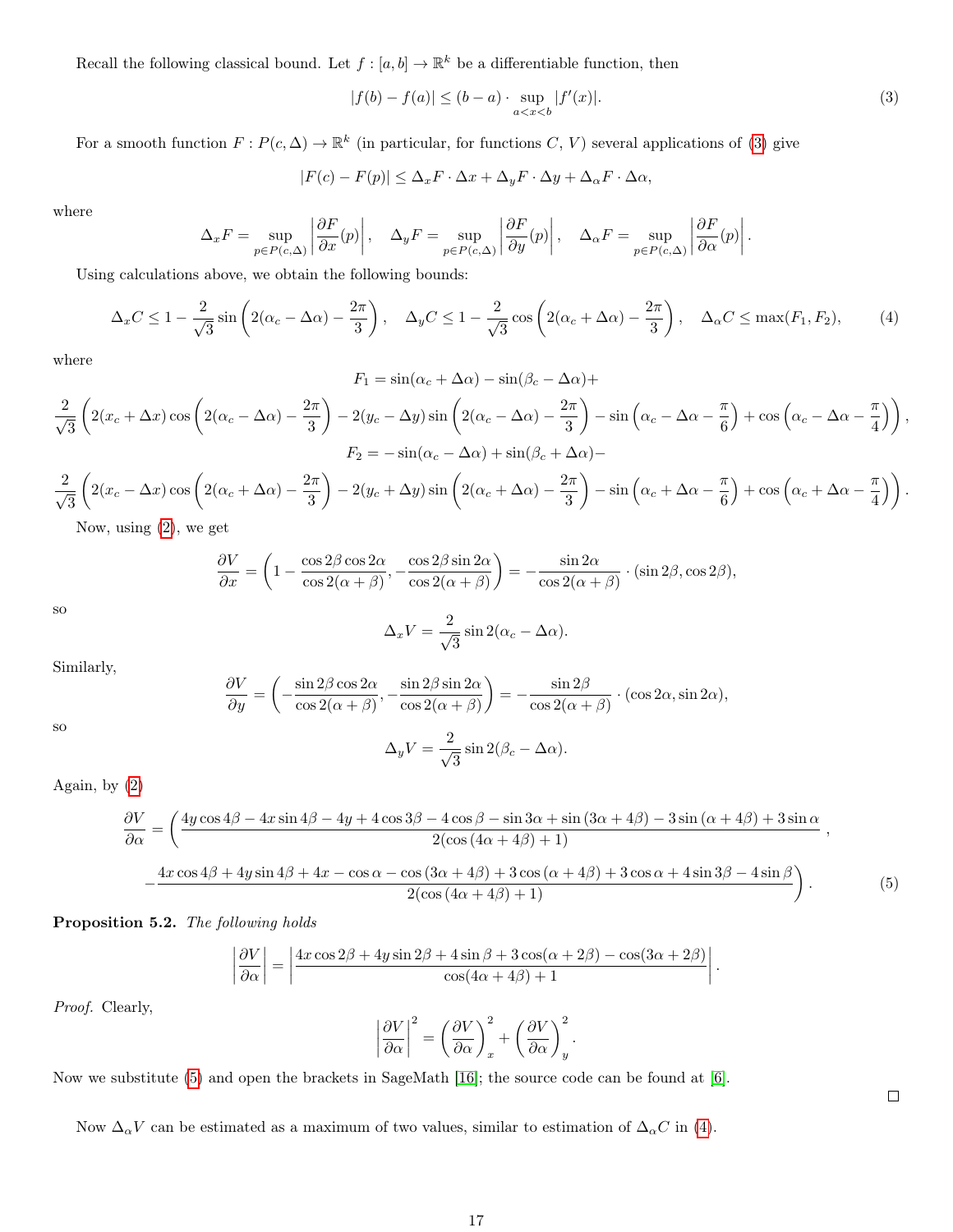## <span id="page-17-0"></span>6 The case  $p \in P_0$

Let  $p \in P_0$ ; consider the Steiner tree  $St(p)$ . Recall than  $St(p)$  connects points  $Q_1 \in \partial B_r(y(W_1)), Q_2 \in \partial B_r(y(W_2)),$  $Q \in \partial B_r(A_1)$  and V, so by definition  $St(p)$  has at most 4 distinct terminals. In this section we consider possible topologies of  $St(p)$ .

Case 1. The terminals  $St(p)$  on the circumferences  $\partial B_r(y(W_1))$  and  $\partial B_r(y(W_2))$  coincide, i.e.  $Q_1 = Q_2$ . Recall that  $B_r(y(W_1)) \cap B_r(y(W_2)) = \emptyset$ , so these circumferences are tangent to each other at point  $Q_1$ . So  $A_1Q_1$  is a median in right-angled triangle  $A_1y(W_1)y(W_2)$  with hypotenuses  $2r$ , so  $|Q_1A_1| = r$ , and hence  $Q = Q_1 = Q_2$  and  $St(p) = [VQ]$ . Recall that  $B_r(y(W_1)) \cap \Sigma' = B_r(y(W_2)) \cap \Sigma' = \emptyset$ , hence [VQ] is tangent to both circumferences, so [VQ]  $\perp [y(W_1)y(W_2)].$ 

Point V lies on the perpendicular bisector of  $y(W_1)y(W_2)$ , hence  $|V y(W_1)| = |V y(W_2)|$  and  $\angle QV y(W_1) = \angle QV y(W_2)$ . Since ∠QV $W_1 = \angle QVW_2 = 2\pi/3$  the angles ∠y(W<sub>1</sub>)VW<sub>1</sub> and ∠y(W<sub>2</sub>)VW<sub>2</sub> are also equal. Recall that  $|y(W_1)W_1|$  =  $|y(W_2)W_2| = r$ . So the triangles  $y(W_1)W_1V$  and  $y(W_2)W_2V$  are either equal or  $\angle y(W_1)W_1V + \angle y(W_2)W_2V = \pi$ , but

$$
\angle y(W_1)W_1V + \angle y(W_2)W_2V = (\pi - \alpha) + (\pi - \beta) = 13\pi/12.
$$

Hence

$$
\pi - \alpha = \angle y(W_1)W_1V = \angle y(W_2)W_2V = \alpha + \pi/12,
$$

so  $\alpha = 11\pi/24$  and  $\Sigma'(p) = \Sigma'_0$ .

We have to estimate  $\mathcal{H}^1(\Sigma_0')$ . Recall that we use the coordinate system defined in Section [5,](#page-12-0) assume that  $r=1$ . By definition

$$
Z_1(p_0) = \left(p_M(i) + 3, \sin\frac{11\pi}{24}\right) \approx (5.632993, 0.991445) \qquad Z_2(p_0) = \left(\sin\frac{11\pi}{24}, p_M(i) + 3\right) \approx (0.991445, 5.632993).
$$

Since  $x_0 = y_0 =$ √ 2

$$
W_1(p_0) = \left(\sqrt{2} + \cos\frac{11\pi}{24}, \sin\frac{11\pi}{24}\right) \approx (1.544740, 0.991445) \qquad W_2(p_0) = \left(\sin\frac{11\pi}{24}, \sqrt{2} + \cos\frac{11\pi}{24}\right) \approx (0.991445, 1.544740).
$$

Solving system [\(2\)](#page-15-1) we have

 $V(p_0) \approx (1.108370, 1.108370).$ 

Finally,  $Q(p_0) = Q_1(p_0) = Q_2(p_0) = \left(\frac{1}{\sqrt{2}}\right)$  $\frac{1}{2}, \frac{1}{\sqrt{2}}$  $\left( \frac{1}{2} \right) \approx (0.707107, 0.707107).$ 

So we have  $\mathcal{H}^1(\Sigma_0') \approx 9.647504$ . Since every coordinate has error term  $\frac{1}{2}10^{-6}$ , a point lies in  $\frac{1}{\sqrt{2}}$  $\frac{1}{2} \cdot 10^{-6}$ -neighborhood of its approximation. Then by triangle inequality error of the length of every segment is at most  $\sqrt{2} \cdot 10^{-6}$ . Since  $\Sigma'_{0}$  consists of five segments, the total error is at most  $5\sqrt{2} \cdot 10^{-6} < 8 \cdot 10^{-6}$ . It implies the inequality

<span id="page-17-1"></span>
$$
\mathcal{H}^1(\Sigma_0') > 9.647496. \tag{6}
$$



Figure 14: Cases 1 and 2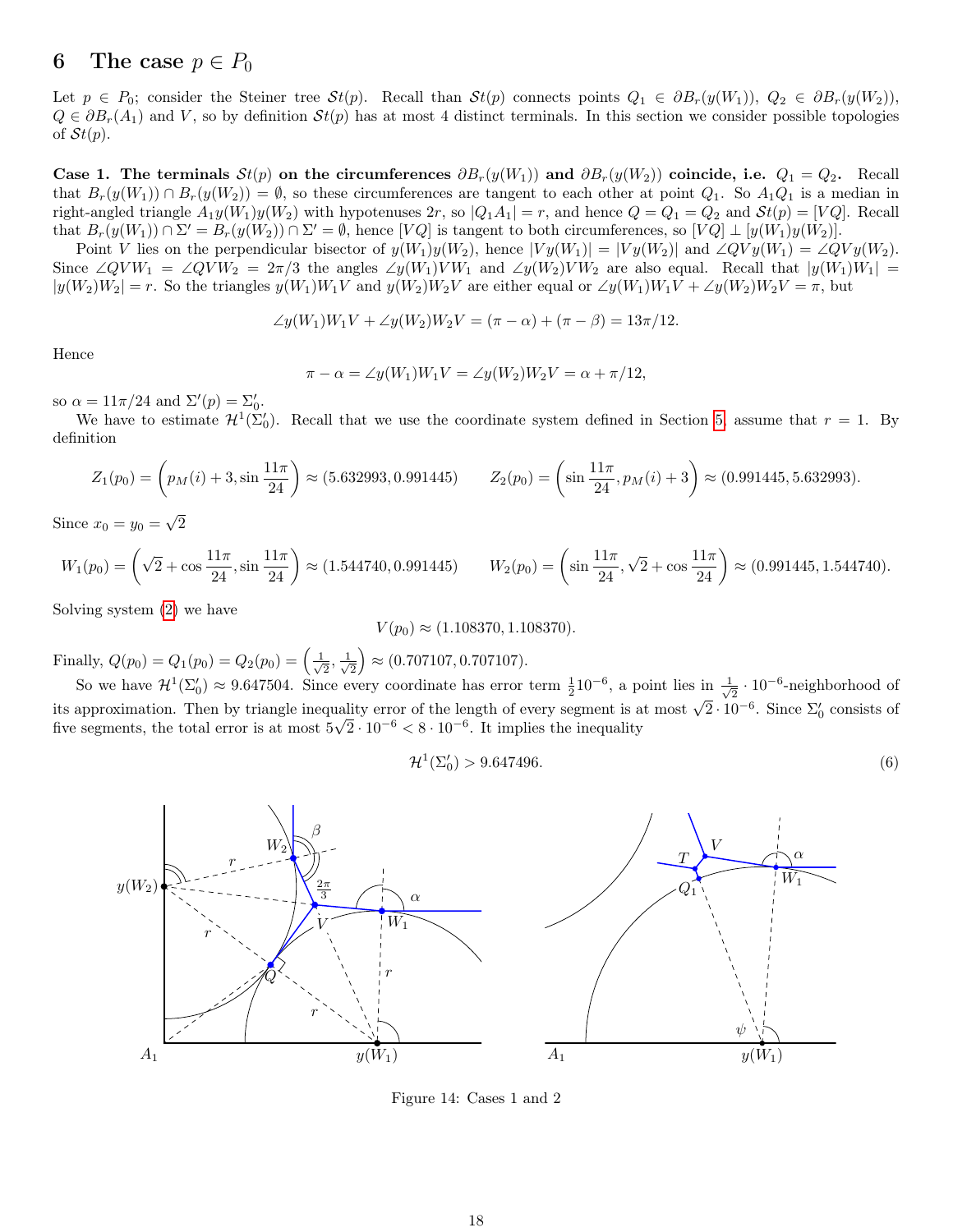Case 2.  $St(p)$  has a branching point, say T. Then at least one of terminals  $Q_1$ ,  $Q_2$  has degree 1, without loss of generality it is  $Q_1$ . If  $Q_1$  is connected with T by a segment of  $\Sigma'$ , then sum of the angles in quadrangle  $VTy(W_1)W_1$  is equal to

$$
\angle V + \angle T + \angle W_1 + \angle y(W_1) = \frac{2\pi}{3} + \frac{2\pi}{3} + (\pi - \alpha) + (\pi - \alpha - \angle A_1 y(W_1)Q_1) = 2\pi.
$$

Hence  $2\alpha + \psi = \frac{4\pi}{3}$ , where  $\psi := \angle A_1 y(W_1) Q_1$ . From the other hand, Proposition [3.3](#page-6-2) for  $y(W_1)$  gives  $2\cos^2 \alpha = \cos \psi$ . Substituting  $\psi$ , we have

$$
2\cos^2\alpha = \cos\left(\frac{4\pi}{3} - 2\alpha\right) = \cos(2\alpha) + 1.
$$

Summing up,

<span id="page-18-0"></span>
$$
2\sin\left(\frac{2\pi}{3}\right)\sin\left(2\alpha - \frac{2\pi}{3}\right) = 1, \quad \alpha = \frac{1}{2}\left(\arcsin\left(\frac{1}{\sqrt{3}}\right) + \frac{2\pi}{3}\right). \tag{7}
$$

So  $\alpha = 1.354 \cdots < \alpha_0 - \frac{1}{30}$ , so p does not lie in  $P_0$ .

If  $\Sigma'$  contains branching points or points of degree 2 in the path between  $Q_1$  and T, then  $2\alpha + \psi \leq \frac{4\pi}{3}$ . Let  $t := \alpha + \frac{\psi}{2}$ ; note that  $\frac{\pi}{3} \le \alpha \le t \le \frac{2\pi}{3}$ . Similarly to [\(7\)](#page-18-0),

$$
2\sin(t)\sin(2\alpha - t) = 1; \quad \alpha(t) = \frac{1}{2}\left(t + \arcsin\left(\frac{1}{2\sin t}\right)\right).
$$

The derivative

$$
\frac{d\alpha(t)}{dt} = \frac{1}{2} \left( 1 - \frac{\cot t \csc t}{\sqrt{4 - \csc^2 t}} \right)
$$

is positive on  $(\pi/8, \pi) \supset (\pi/3, 2\pi/3)$ , so  $\alpha(t)$  is maximal at  $t = 2\pi/3$ . Hence p does not lie in  $P_0$ .

Case 3.  $St(p)$  consists of 2 line segments. Since  $Q_1$  and  $Q_2$  are different,  $St(p) = [VQ_2] \cup [Q_2Q_1]$  (up to  $Q_1 - Q_2$ ) symmetry). So  $Q_1 \in B_r(A_1)$  or  $Q_2 \in B_r(A_1)$ .

**Case 3a.** In this case  $Q_1 \in B_r(A_1)$ . There is a configuration better than  $p_0$ ; we provide it explicitly (for simplicity  $r = 1$ ):

 $Z_1 = (5.632993, 0.991394), \quad W_1 = (1.545358, 0.991394), \quad V = (1.108083, 1.108927), \quad W_2 = (0.991495, 1.545397),$ 

 $Z_2 = (0.991495, 5.632993), \quad Q_2 = (0.723714, 0.725155), \quad Q_1 = (0.707224, 0.706989),$ 

 $y(W_1) = (1.414448, 0), \quad y(W_2) = (0, 1.415255).$ 

Explicit calculations show that

$$
0.999999 < |y(W_2)W_2|, |y(W_2)Q_2|, |A_1Q_1|, |Q_1y(W_1)|, |W_1y(W_1)| < 1.
$$

Note that  $W_1Z_1$  is parallel to  $A_1A_2$  and  $W_2Z_2$  is parallel to  $A_1A_4$ . So  $[y(W_1)C_1]$  is covered by  $[W_1Z_1]$  and  $[y(W_2)C_2]$  is covered by  $[W_2Z_2]$ . Also  $[Q_1Q_2]$  covers  $[y(W_2)A_1]$  and  $Q_1$  covers  $[A_1y(W_1)]$ .

The total length  $\Sigma'(p) = [Z_1W_1] \cup [W_1V] \cup [VW_2] \cup [W_2Z_2] \cup [VQ_2] \cup [Q_2Q_1]$  is less than 9.647492 which is smaller than the length of  $\Sigma_0'$ , see [\(6\)](#page-17-1).

The total length of a minimizer is  $Per - 8\left(\frac{4}{\sqrt{2}}\right)$  $\frac{1}{6} + 2 + 1$  +  $4\mathcal{H}^1(\Sigma'(p)) - 2r + o(r) \approx Per - 8.473981$ . The term  $2r + o(r)$ is the difference between a solutions of Problem [1.1](#page-0-0) and Problem [4.4.](#page-9-0)

**Case 3b.**  $Q_2 \in B_r(A_1)$ . Then by Proposition [3.3](#page-6-2)

$$
2\cos^2\alpha = \cos\angle Q_1y(W_1)A_1,
$$

so

$$
\angle Q_1 y(W_1) A_1 = \arccos(2 \cos^2 \alpha) > \frac{4\pi}{9}
$$

for  $p \in P_0$ . Since  $|Q_2y(W_1)| = |Q_2Q_1| + |Q_1y(W_1)| > r$  and  $|A_1Q_2| = r$ , one has  $\angle Q_2A_1y(W_1) > \angle Q_2y(W_1)A_1 > \frac{4\pi}{9}$ . Hence  $\angle y(W_2)A_1Q_2 < \frac{\pi}{18}$ . Triangle  $A_1Q_2y(W_2)$  is isosceles so  $\angle A_1y(W_2)Q_2 = \angle y(W_2)A_1Q_2 < \frac{\pi}{18}$ .

Consider the sum of angles in quadrangle  $y(W_2)W_2VQ_2$ : angles  $W_2$  and  $Q_2$  are at least  $\pi/2$ ,  $\angle V = \frac{2\pi}{3}$ , which implies that  $\angle y(W_2) = \angle W_2y(W_2)Q_2 \leq \pi/3$ . Summing up  $\angle A_1y(W_2)W_2 = \angle y(W_2)A_1Q_2 + \angle W_2y(W_2)Q_2$  is acute, which is a contradiction.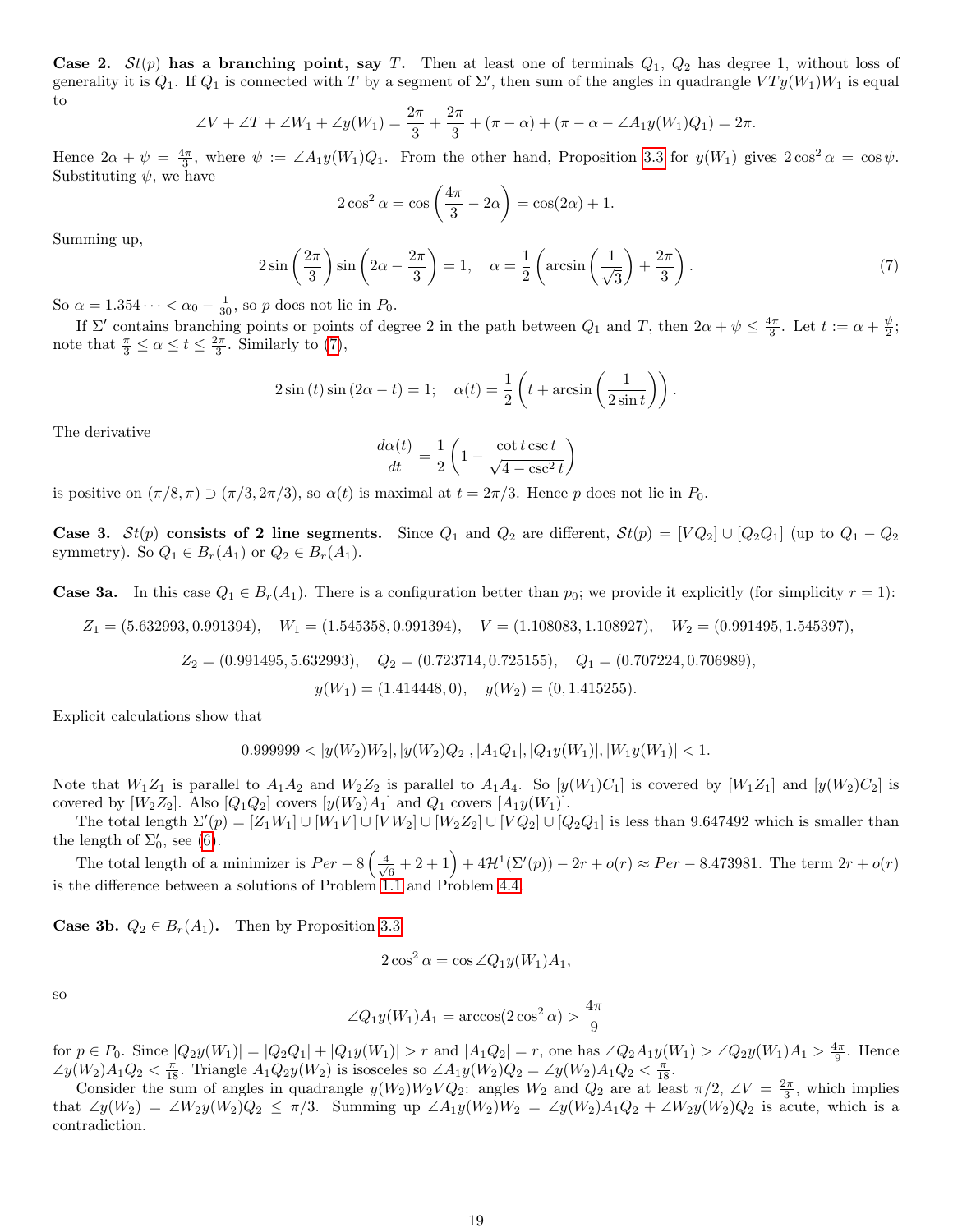

<span id="page-19-2"></span>Figure 15: Cases 3a and 3b

Case 4.  $St(p)$  consists of three line segments  $[VQ_2]$ ,  $[Q_2Q_1]$  and  $[Q_1Q]$  (up to  $Q_1-Q_2$  symmetry). Put  $q = \frac{\angle VQ_2Q_1}{2}$ ,  $t = \angle Q_1 A_1 y(W_1), \ \delta = \angle Q_1 y(W_1) A_1 \text{ and } \gamma = A_1 y(W_2) Q_2 \text{ (see Fig. 16)}.$  $t = \angle Q_1 A_1 y(W_1), \ \delta = \angle Q_1 y(W_1) A_1 \text{ and } \gamma = A_1 y(W_2) Q_2 \text{ (see Fig. 16)}.$  $t = \angle Q_1 A_1 y(W_1), \ \delta = \angle Q_1 y(W_1) A_1 \text{ and } \gamma = A_1 y(W_2) Q_2 \text{ (see Fig. 16)}.$ 

Application of Proposition [3.3](#page-6-2) to  $y(W_1)$  gives the following conditions:

<span id="page-19-0"></span>
$$
\begin{cases} q + \gamma = 2\alpha - \pi/6 \\ 2\cos^2\left(\frac{11}{12}\pi - \alpha\right) = 2\cos q \cos \gamma. \end{cases} \tag{8}
$$

Transform the second equation

$$
\cos\left(\frac{11}{6}\pi - 2\alpha\right) + 1 = \cos(q + \gamma) + \cos(q - \gamma) = \cos(2\alpha - \pi/6) + \cos(q - \gamma).
$$

Hence

$$
\cos(q - \gamma) = \cos\left(\frac{11}{6}\pi - 2\alpha\right) + 1 - \cos(2\alpha - \pi/6) = 2\sin\frac{5\pi}{6}\sin(2\alpha - \pi) + 1 = 1 - \sin(2\alpha).
$$

So we find q and  $\gamma$  in terms of  $\alpha$ :

$$
q = \frac{(q - \gamma)}{2} + \frac{(q + \gamma)}{2} = \frac{\arccos(1 - \sin(2\alpha))}{2} + \alpha - \frac{\pi}{12}; \quad \gamma = 2\alpha - \frac{\pi}{6} - q = -\frac{\arccos(1 - \sin(2\alpha))}{2} + \alpha - \frac{\pi}{12}.
$$

Applying Proposition [3.3](#page-6-2) to  $y(W_2)$  we get the following conditions:

$$
\begin{cases} t + 2\delta = 2\pi/3 - 2\alpha + 2q \\ \cos^2 \alpha = \cos \delta \cos(t + \delta). \end{cases}
$$

Analogously to [\(8\)](#page-19-0), we have

$$
\cos t = 1 + \cos(2\alpha) - \cos(2\pi/3 - 2\alpha + 2q).
$$

Hence

$$
t = \arccos(1 + \cos(2\alpha) - \cos(2\pi/3 - 2\alpha + 2q));
$$
  $\delta = \frac{2\pi/3 - 2\alpha + 2q - t}{2} = \frac{\pi}{3} - \alpha + q - \frac{t}{2}.$ 

Now we can find x and y in terms of  $\alpha$ . By the sine rule for triangle  $A_1Q_1y(W_1)$ , we have

$$
x = |A_1y(W_1)| = \frac{|y(W_1)Q_1|\sin\angle A_1Q_1y(W_1)}{\sin\angle y(W_1)A_1Q_1} = \frac{r\sin(t+\delta)}{\sin t},
$$

and

<span id="page-19-1"></span>
$$
|A_1 Q_1| = \frac{|y(W_1)Q_1|\sin\angle A_1 y(W_1)Q_1}{\sin\angle y(W_1)A_1Q_1} = \frac{r\sin\delta}{\sin t}.
$$
\n(9)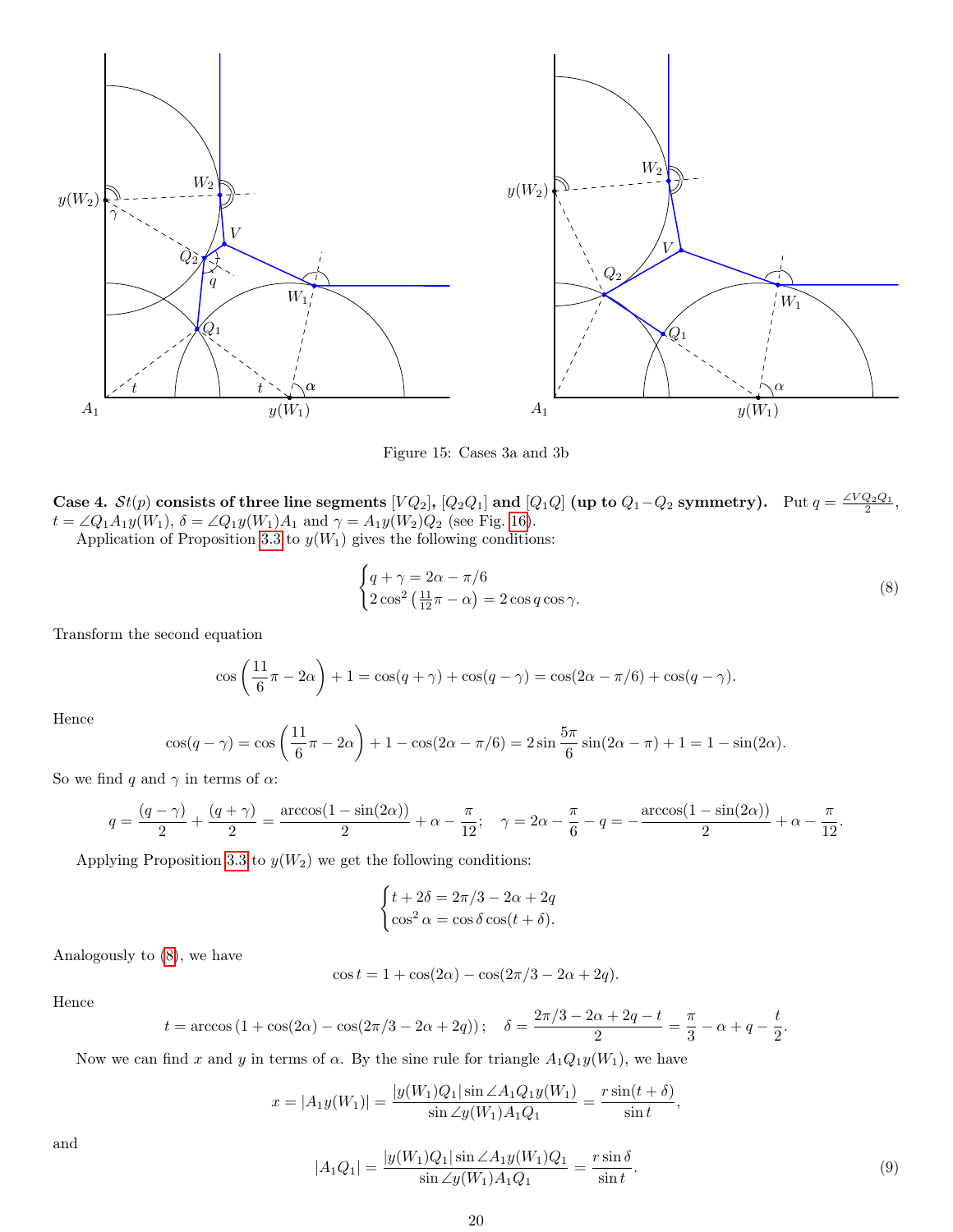Consider a quadrangle  $A_1Q_1Q_2y(W_2)$ . Projection of this quadrangle on line  $A_1y(W_2)$  gives

<span id="page-20-0"></span>
$$
y = |A_1y(W_2)| = |A_1Q_1|\cos\angle Q_1A_1y(W_2) + |Q_1Q_2|\cos\left(t + 2\delta - \frac{\pi}{2}\right) + |Q_2y(W_2)|\cos\gamma,\tag{10}
$$

and projection on line  $Q_2y(W_2)$  gives

$$
r = |Q_2y(W_2)| = |A_1y(W_2)| \cos \gamma + |Q_1Q_2| \cos(\pi - q) + |A_1Q_1| \sin(\gamma - t).
$$

Note that sines and cosines may be negative, which corresponds to the case on intersection of the projections of sides.

The previous condition implies

$$
|Q_1 Q_2| = \frac{1}{\cos q} \left( y \cos \gamma + \frac{r \sin \delta \sin(\gamma - t)}{\sin t} - r \right).
$$

We substitute this expression into [\(10\)](#page-20-0) and get

$$
y = \frac{r \sin \delta}{\sin t} \sin t + \frac{\cos \left(t + 2\delta - \frac{\pi}{2}\right)}{\cos q} \left(y \cos \gamma + \frac{r \sin \delta \sin \left(\gamma - t\right)}{\sin t} - r\right) + r \cos \gamma;
$$
  

$$
y = r \left(\sin \delta + \cos \gamma + \frac{\cos \left(t + 2\delta - \frac{\pi}{2}\right)}{\cos q} \left(\frac{\sin \delta \sin \left(\gamma - t\right)}{\sin t} - 1\right)\right) \left(1 - \frac{\cos \left(t + 2\delta - \frac{\pi}{2}\right) \cos \gamma}{\cos q}\right)^{-1};
$$

$$
y = r \frac{\cos \left(t + 2\delta - \frac{\pi}{2}\right) \left(1 - \frac{\sin \delta \sin \gamma \cos t}{\sin t} + \sin \delta \cos \gamma\right) - (\sin \delta + \cos \gamma) \cos q}{\cos \left(t + 2\delta - \frac{\pi}{2}\right) \cos \gamma - \cos q}.
$$

Recall that we need to check the following conditions:

(i) The distance between  $A_1$  and  $Q_1$  should be greater than r, otherwise it case 3a or case 5. From [\(9\)](#page-19-1), we get

$$
|A_1 Q_1| = \frac{r \sin \delta}{\sin t} > r.
$$

(ii) The angle between  $Q_2V$  and  $A_1y(W_2)$  should be equal to  $2\beta - \frac{2\pi}{3}$ . Let S be such a point that the triangle  $W_1SW_2$  is equilateral, and S and  $Q_2$  are on the opposite sides of the line  $W_1W_2$ . Such S lies on the ray  $Q_2V$  since V is the Steiner point in the triangle  $W_1W_2Q$ . Thus, the angle between  $Q_2V$  and  $A_1y(W_2)$  is equal to the angle between vectors  $Q_2S$ and  $(0, 1)$ .

We express the coordinates of points  $Q_2$ ,  $W_1$ ,  $W_2$ ,  $S$  as functions of  $\alpha$ :

$$
Q_2 = (\sin \gamma, y - \cos \gamma), \quad W_1 = (x + \cos \alpha, \sin \alpha), \quad W_2 = (\sin \beta, y + \cos \beta),
$$

$$
S = W_2 + (W_1 - W_2) \begin{pmatrix} \cos \frac{\pi}{3} & \sin \frac{\pi}{3} \\ -\sin \frac{\pi}{3} & \cos \frac{\pi}{3} \end{pmatrix}.
$$

The second condition we need to check is

$$
2\beta - \frac{2\pi}{3} = \frac{(S - Q_2) \cdot (0, 1)^{\mathsf{T}}}{|SQ_2|}
$$

.

,

Now we can substitute  $\alpha = \alpha_0 + \Delta \alpha$  into all the expressions above and treat each of these expressions as a function of  $\Delta \alpha$ . We bound each of these functions in  $\Delta \alpha \in [-1/30, 1/30]$  from below and from above by two 6th order polynomials. To obtain these polynomials we consider the following functions:

$$
\sin(x + c), \quad 0 < x + c < \frac{\pi}{2},
$$
\n
$$
\cos(x + c), \quad 0 < x + c < \frac{\pi}{2},
$$
\n
$$
\arccos(x + c), \quad 0 < c < \frac{85}{100}, \quad 0 < x + c < \frac{85}{100}
$$
\n
$$
\frac{1}{x + c}, \quad \frac{4}{10} < c, \quad \frac{4}{10} < x + c < 2c,
$$
\n
$$
\frac{1}{x + c}, \quad \frac{12}{10} < c, \quad \frac{12}{10} < x + c < 2c,
$$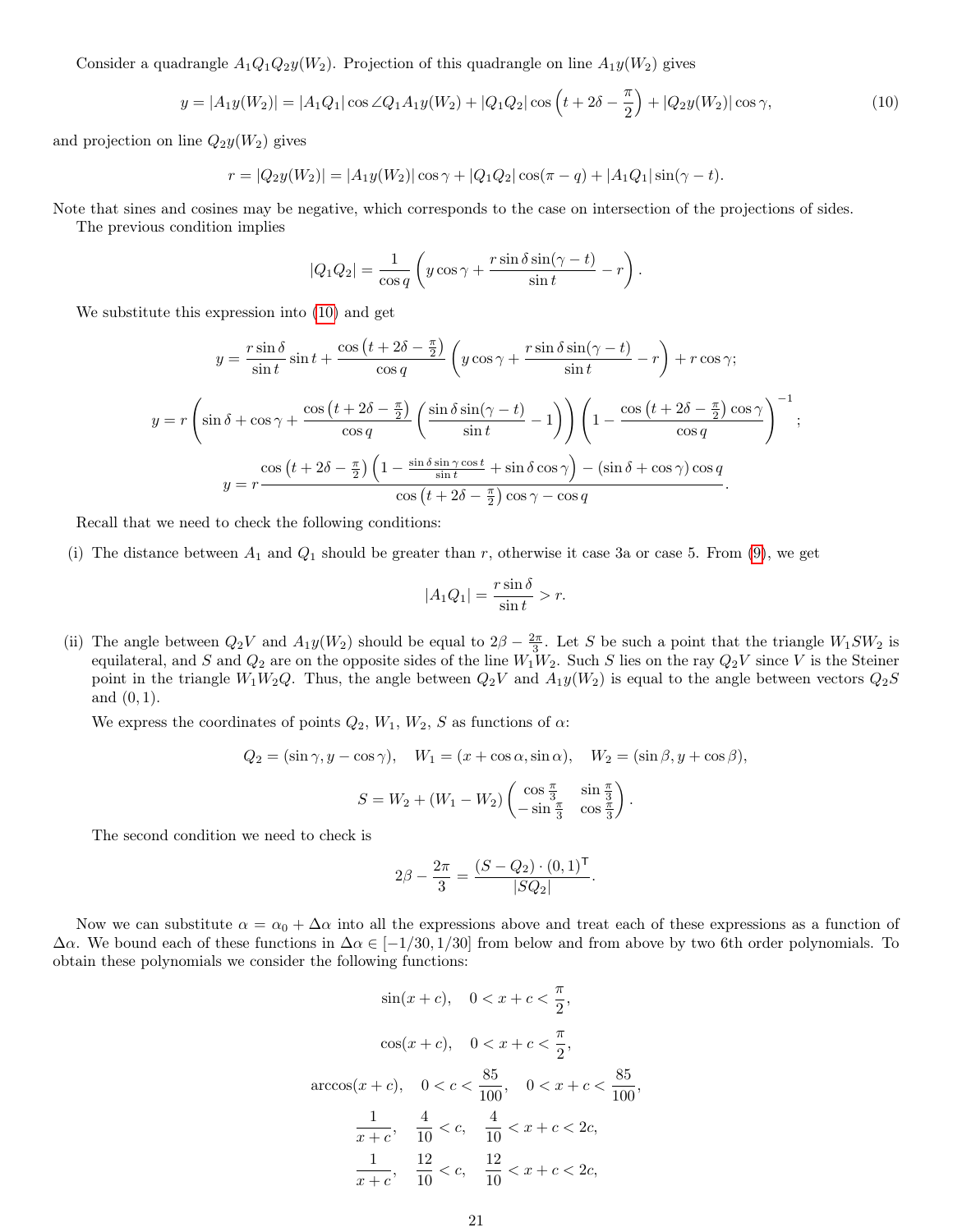

<span id="page-21-0"></span>Figure 16: Case 4

$$
\sqrt{x+c}
$$
,  $\frac{3}{2} < c$ ,  $\frac{3}{2} < x + c < 2c$ .

We bound each of these functions by 6th order polynomials from below and from above, using Taylor approximation series with the Lagrange form of the remainder. Note that 6th order derivative of each of these functions does not change sign and is monotonous on the corresponding value interval of  $x + c$ . It means that in each case the remainder can be bound by zero from one side, and by  $f^{(6)}(z) \cdot x^6/6!$  on the other side, where z is one of the endpoints of the value interval of  $x + c$ .

Now suppose we want to estimate  $f(g(\Delta \alpha))$ , where

$$
q_1(x, c) \le f(x + c) \le q_2(x, c), \quad L_c < c < R_c, \quad L < x + c < R,
$$

is one of the functions above, and function  $g$  is already estimated:

$$
p_1(\Delta \alpha) \le g(\Delta \alpha) \le p_2(\Delta \alpha).
$$

We split polynomials  $p_1$ ,  $p_2$  into non-constant and constant parts:

$$
p_i(\Delta \alpha) = p_i^*(\Delta \alpha) + c_i, \text{ where } p_i^*(0) = 0.
$$

If the inequalities

$$
L_c < c_i < R_c, \quad L < p_1(\Delta \alpha) \le p_2(\Delta \alpha) < R \text{ for } \Delta \alpha \in \left[ -\frac{1}{30}, \frac{1}{30} \right]
$$

hold, then (assuming that f is increasing, otherwise  $p_1^*, c_1$  and  $p_2^*, c_2$  should be swapped)

$$
q_1(p_1^*(\Delta \alpha), c_1) \le f(g(\Delta \alpha)) \le q_2(p_2^*(\Delta \alpha), c_2).
$$

We have bounded  $f(g(\Delta \alpha))$  by 36th order polynomials. To obtain bounds by 6th order polynomials, we loose these bounds, using inequalities of the form

<span id="page-21-1"></span>
$$
-\frac{|a|}{30^{k-6}}x^6 \le ax^k \le \frac{|a|}{30^{k-6}}x^6, \quad k > 6. \tag{11}
$$

Arithmetic operations are handled similarly: suppose that functions  $f, g$  are already estimated (all the following inequalities hold for all  $\Delta \alpha \in \left[ -\frac{1}{30}, \frac{1}{30} \right]$ ):

$$
p_1(\Delta \alpha) \le f(\Delta \alpha) \le p_2(\Delta \alpha);
$$
  $q_1(\Delta \alpha) \le g(\Delta \alpha) \le q_2(\Delta \alpha),$ 

then

$$
p_1(\Delta \alpha) + q_1(\Delta \alpha) \le f(\Delta \alpha) + g(\Delta \alpha) \le p_2(\Delta \alpha) + q_2(\Delta \alpha),
$$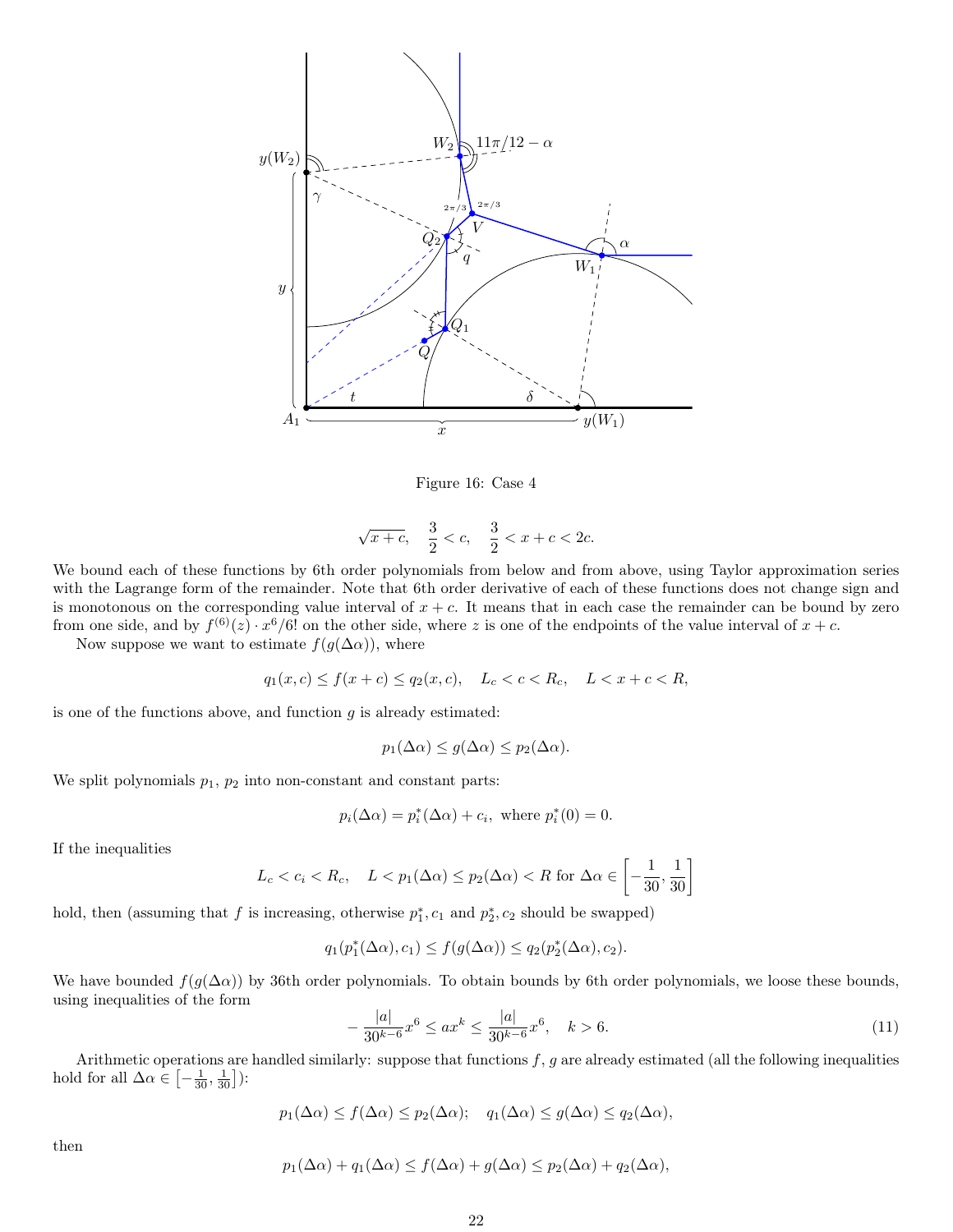

Figure 17: Case 5

$$
p_1(\Delta \alpha) - q_2(\Delta \alpha) \le f(\Delta \alpha) - g(\Delta \alpha) \le p_2(\Delta \alpha) - q_1(\Delta \alpha).
$$

Additionally, if  $p_1(\Delta \alpha) \geq 0$ ,  $q_1(\Delta \alpha) \geq 0$ , then

$$
p_1(\Delta \alpha) \cdot q_1(\Delta \alpha) \le f(\Delta \alpha) \cdot g(\Delta \alpha) \le p_2(\Delta \alpha) \cdot q_2(\Delta \alpha).
$$

The obtained bounds in the latter case are polynomials of degree 12, we replace them by 6th order polynomials using [\(11\)](#page-21-1).

When checking the inequalities of the form

$$
L < p_1(\Delta \alpha) \le p_2(\Delta \alpha) < R \text{ for } \Delta \alpha \in \left[ -\frac{1}{30}, \frac{1}{30} \right]
$$

,

we reduce the degrees of  $p_1$ ,  $p_2$  from 6 to 2, using inequalities similar to [\(11\)](#page-21-1), and find extremal values of 2nd order polynomials explicitly.

Finally, we obtain polynomial bounds

$$
r_1(\Delta \alpha) \le |A_1 Q_1| - r \le r_2(\Delta \alpha),
$$
  

$$
s_1(\Delta \alpha) \le q + \gamma + \frac{(S - Q_2) \cdot (0, 1)^{\mathsf{T}}}{|SQ_2|} - \pi \le s_2(\Delta \alpha).
$$

Since the conditions (i), (ii) should hold, the following conditions should also hold:

$$
r_2(\Delta \alpha) > 0, \quad s_2(\Delta \alpha) \ge 0.
$$

Once again, we loose these conditions by replacing  $r_2$  and  $s_2$  with 2nd order polynomials, and solve the obtained inequalities explicitly.

The first inequality is satisfied only if

$$
\Delta \alpha \in \left[ -\frac{1}{30}, -0.004 \right];
$$

the second inequality is satisfied only if

$$
\Delta \alpha \in \left[ -0.0008, \frac{1}{30} \right].
$$

This means that conditions (i) and (ii) are not satisfied simultaneously for any  $\alpha \in [\alpha_0 - \frac{1}{30}, \alpha_0 + \frac{1}{30}]$ .

The described calculations are performed in SageMath [\[16\]](#page-24-12); interval arithmetic library [\[13\]](#page-24-13) is used to take into account the numerical errors. The source code can be found at [\[6\]](#page-24-11).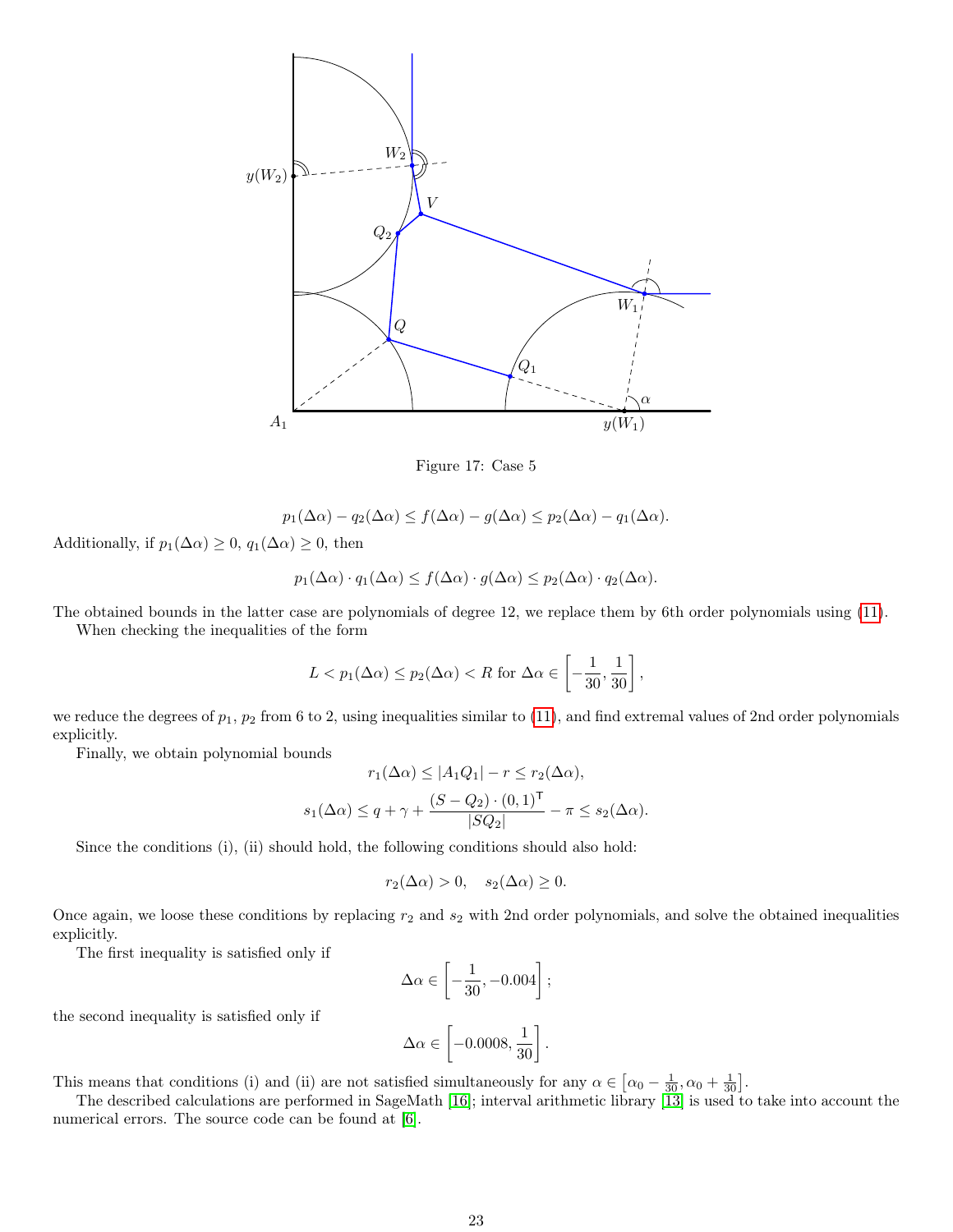Case 5.  $St(p)$  consists of three line segments  $[VQ_2]$ ,  $[Q_2Q]$  and  $[QQ_1]$  (up to  $Q_1-Q_2$  symmetry). By Proposition [3.3](#page-6-2)

$$
2\cos^2\alpha = \cos\angle Qy(W_1)A_1,
$$

so

$$
\angle Qy(W_1)A_1 = \arccos(2\cos^2\alpha) > \frac{\pi}{4}
$$

for  $p \in P_0$  (here we need a weaker bound than in Case 3b).

From the other hand  $\angle A_1Qy(W_1) \geq \frac{\pi}{2}$ , so  $\angle QA_1y(W_1) \leq \frac{\pi}{4}$ . Summing up we have that  $\angle Qy(W_1)A_1 > \angle QA_1y(W_1)$ , so  $|Qy(W_1)| < |QA_1| = r$  which is a contradiction.

## <span id="page-23-2"></span>7 Conclusion

Now we briefly enlist related open problems. The most interesting is to find the set of minimizers for a circumference. Miranda, Paolini and Stepanov conjectured that an arbitrary minimizer for a circumference of radius  $R > r$  is a horseshoe. It is also interesting to find a set of minimizers for long enough stadium.

It make sense to determine how strong Theorem [2.2](#page-2-3) can be. The condition  $R > 5r$  seems excessive; for  $R < 1.75r$  the statement is false. For details see [\[3\]](#page-24-2).

Here we focus on the uniqueness of a minimizer (up to symmetries) for a rectangle. Recall that the topology of the Case 3a leads to a minimizer (see Fig. [15\)](#page-19-2). Put  $q = \frac{\angle Q_1 Q_2 V}{2}$ ,  $\gamma = A_1 y(W_2) Q_2$ ,  $t = Q_1 A_1 y(W_1)$ . Denote  $Q_1 Q_2$  by a and  $V W_1$  by b. Then one can obtain the following system

$$
\begin{cases}\n\alpha + \beta = \frac{11\pi}{12} \\
\cos(q - \gamma) = 1 - \sin 2\alpha \\
q + \gamma = 2\alpha - \pi/6 \\
4\cos^2 \alpha = \cot t \cdot \cos(q - \gamma) - \sin(q - \gamma) \\
2r \cos \frac{\alpha + t}{2} = a \cos \left(\frac{\pi}{3} + \frac{3\alpha + t}{2} - 2q\right) + \frac{4}{\sqrt{3}}r \cos \frac{\beta + \gamma}{2} \sin \frac{3\beta + \gamma}{2} \cos \left(\frac{3\alpha + t}{2} - \frac{2\pi}{3}\right) - b \cos \frac{3\alpha + t}{2} \\
b = -2r \cos \frac{\alpha + t}{2} \cos \frac{3\alpha + t}{2} + a \cos \left(2q - \frac{\pi}{3}\right) - \frac{2}{\sqrt{3}}r \cos \frac{\beta + \gamma}{2} \sin \frac{3\beta + \gamma}{2} \\
x = 2r \cos t \\
y = r \cos \gamma + r \sin t + a \cos(q - \gamma).\n\end{cases}
$$

The second and the forth equations are applications of Proposition [3.3](#page-6-2) to points  $y(W_2)$  and  $y(W_1)$  respectively (we do not enlist case, corresponding to right-hand side of the fourth equation in Section [3,](#page-5-1) but it can be found in [\[3\]](#page-24-2)). The fifth and the sixth equations are projection of quadrangle  $Q_1Q_2VW_1$  on sides  $Q_1W_1$  and  $VW_1$ .

The length equals to

$$
\phi = const - x - y - r\cos\beta - r\cos\alpha + a + b + \frac{4}{\sqrt{3}}r\cos\frac{\beta + \gamma}{2}\sin\frac{3\beta + \gamma}{2} + \frac{4}{\sqrt{3}}r\cos\frac{\beta + \gamma}{2}\sin\left(\frac{3\beta + \gamma}{2} - \frac{2\pi}{3}\right).
$$

Computer simulation shows that the length has unique minimum for  $p \in P_0$  with respect to the system. But a computerassistant proof of this fact is too ugly to write it here.

Acknowledgments. We thank Misha Basok for helping us to convince Fedor Petrov not to demand the proof of uniqueness of Σ.

The results of Sections 4.2 and 7 of Danila Cherkashin and Yana Teplitskaya are supported by «Native towns», a social investment program of PJSC «Gazprom Neft». The research of Danila Cherkashin in Section 6 was supported by the Grant of the Government of the Russian Federation for the state support of scientific research supervised by leading scientists (agreement № 075-15-2019-1926). The work of Yana Teplitskaya on Section 2 is supported by Russian Foundation for Basic Research, grant 17-01-00678. The work of Alexey Gordeev on Section 5, as well as the implementation of computer programs [\[6\]](#page-24-11), are supported by Ministry of Science and Higher Education of the Russian Federation, agreement № 075–15–2019–1620. The work of Georgiy Strukov on Section 4.1 is supported by Ministry of Science and Higher Education of the Russian Federation, agreement № 075–15–2019–1619.

## References

- <span id="page-23-0"></span>[1] Giusppe Buttazzo, Edouard Oudet, and Eugene Stepanov. Optimal transportation problems with free Dirichlet regions. In Variational methods for discontinuous structures, pages 41–65. Springer, 2002.
- <span id="page-23-1"></span>[2] Danila Cherkashin and Yana Teplitskaya. On the horseshoe conjecture for maximal distance minimizers. ESAIM: Control, Optimisation and Calculus of Variations, 24(3):1015–1041, 2018.